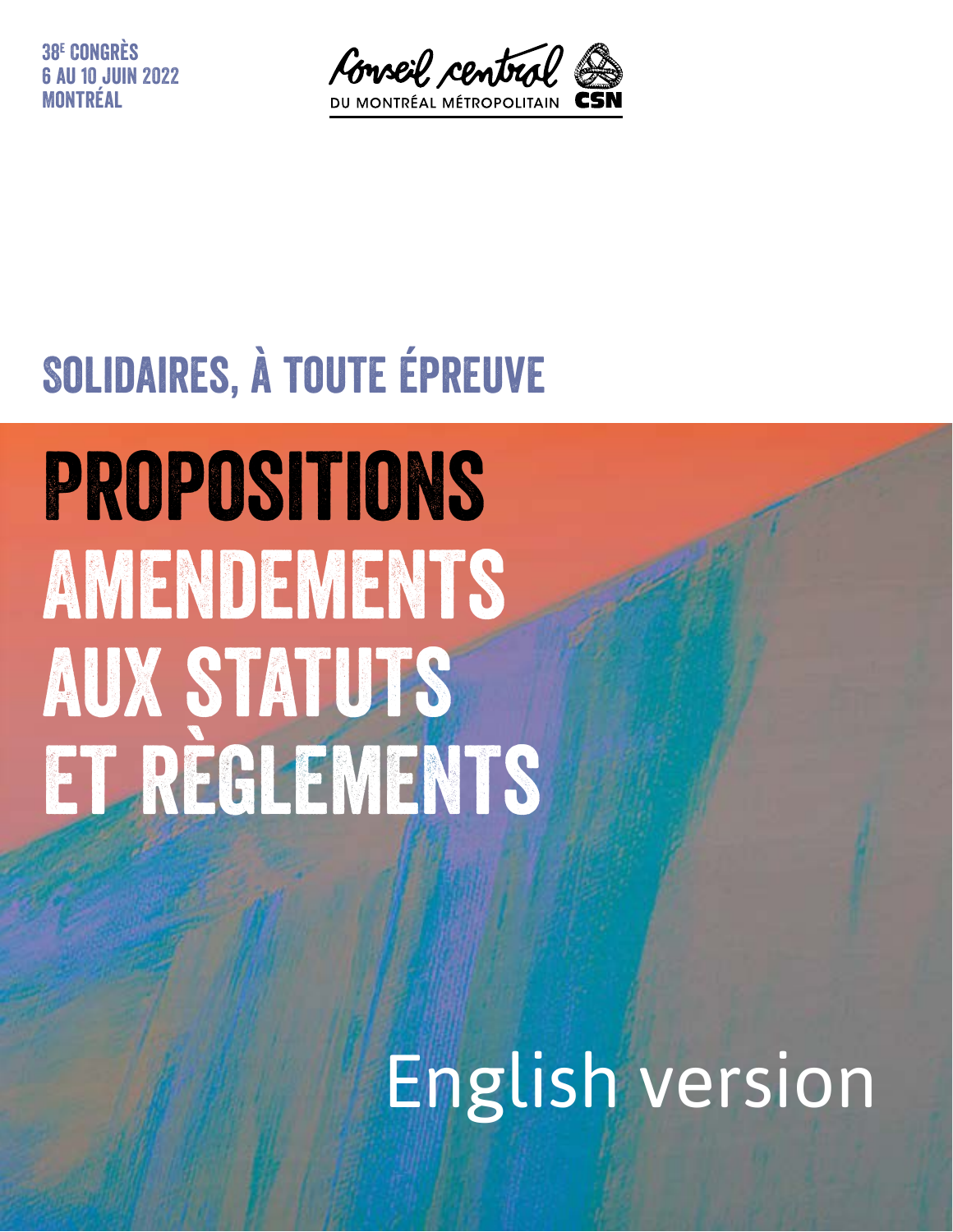## **Table des matières**

| <b>Bloc 1: Environment</b>                                                                              | $\overline{3}$ |
|---------------------------------------------------------------------------------------------------------|----------------|
| <b>Bloc 2: Occupational health and safety</b>                                                           | 6              |
| <b>Bloc 3: Systemic racism</b>                                                                          | 8              |
| <b>Bloc 4: Motion on social rights</b>                                                                  | 10             |
| <b>Bloc 5: Mobilization</b>                                                                             | 12             |
| <b>Other Motions from CCMM-CSN</b>                                                                      |                |
| Motin 6: Education                                                                                      | 14             |
| Motin 7: Status of women                                                                                | 14             |
| Motin 8: Convergence                                                                                    | 15             |
| Autres propositions des syndicats affiliés :                                                            |                |
| Motin 9: Environment - Syndicat des professeur-es du Cégep Saint-Laurent (SPCSL)                        |                |
| Motin 10: Climate strike - Syndicat des enseignantes et des enseignants<br>du Cégep Montmorency (SEECM) | 16             |
| Motin 11: Piquet lines - Oasis Animation                                                                | 17             |
| Motin 12: Fighting inflation - Oasis Animation                                                          | 19             |
| Amendements aux statuts et règlements                                                                   | 21             |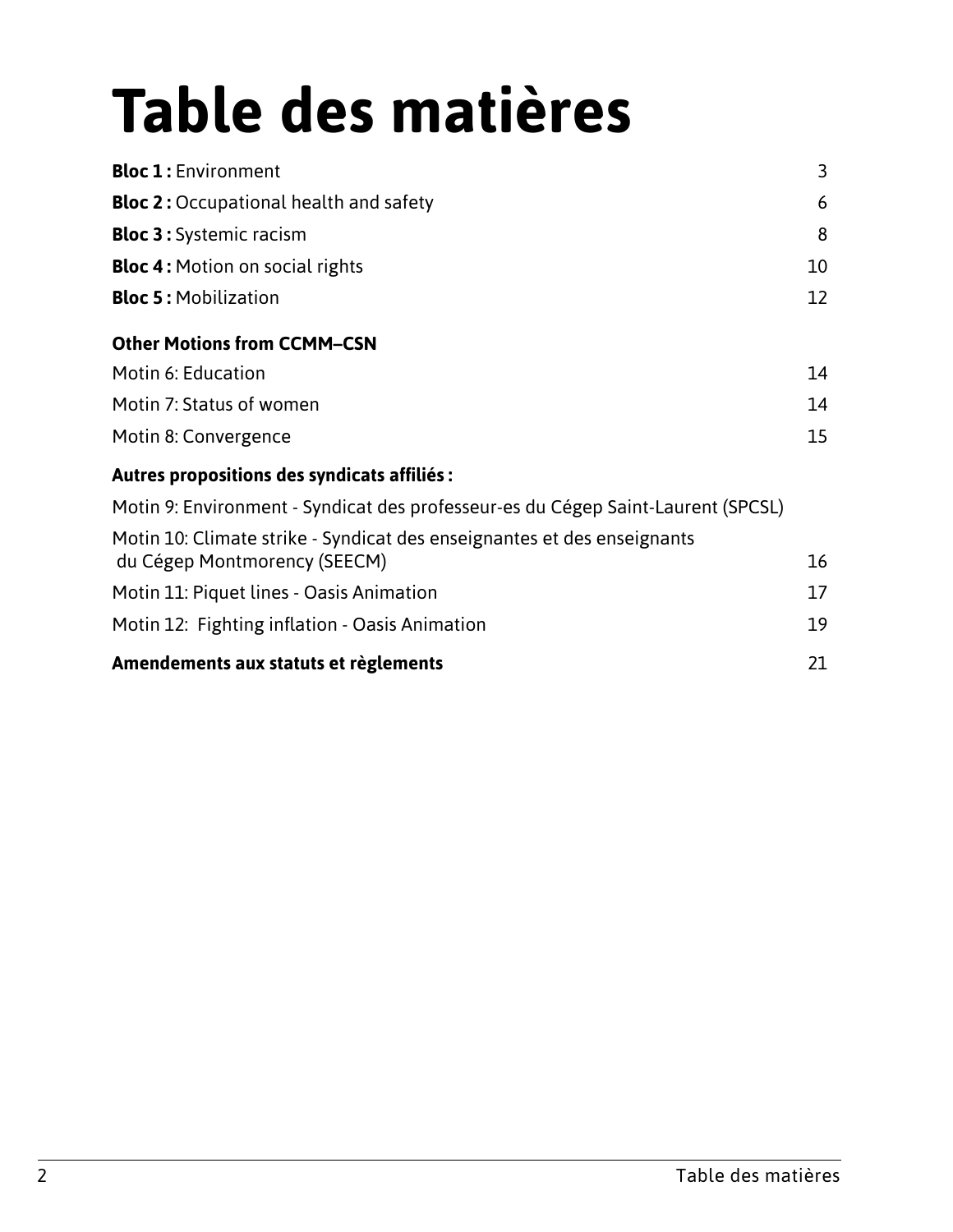#### **Environment**

The successive IPCC reports are clear: we need to radically change our way of life and implement all of the measures and policies necessary to restrict climate change to less than two degrees Celsius. Not doing so will lead to an exponential increase in natural disasters related to climate change.

Environmental protection is an important issue for the central council, and our mobilization efforts are taking place on a number of fronts: within and outside of workplaces, on our own terms, and in alliance with other social movements, including environmental groups. This is why the CCMM–CSN is very active within a number of coalitions and organizations, including the Conseil régional de l'environnement de Montréal and the Front commun pour la transition énergétique.

For a number of years, union organizations have developed the concept of a just transition. The ecological transition must be a force for social justice. It should not take place without workers.

Unions should be at the forefront of this struggle. The ecological transition involves many challenges and will affect jobs. It is important to look ahead as of now and implement the necessary mechanisms so that workers do not pay the price. This is why we want to equip ourselves to act and mobilize in our workplaces, and, more broadly, to change things before it is too late.

- 1- BOISVERT, Jean-François. « Modérons nos transports ». Le Soleil. 2021, 18 septembre 2021. https://www.lesoleil.com/2021/09/18/moderons-nos-transports-ff0ad9d22cd4a521f2f9af4f84f6877b?nor=true
- 2- DAIGNEAULT, Dominique. « Pour une transition porteuse de justice sociale ». Le Soleil, 2021. 7 août. https://www.lesoleil.com/2021/08/07/pour-une-transition-ecologique-porteuse-de-justice-sociale-18040842265fd27d-9f908155a99a0650?nor=true
- 3- DETUNCQ, Bruno et DUPUIS, Carole. « Pour un système énergétique zéro émission nette au Québec : la sobriété d'abord, l'électrification ensuite ». Le Soleil, 2021, 4 septembre. https://www.lesoleil.com/opinions/point-de-vue/la-sobriete-dabord-lelectrification-ensuite-2e7a39b4e6c7bd1fd27ff02abca289ce
- 4- DUPUIS, Carole. « La Feuille de route Québec ZéN : dialoguer pour changer le monde », Le Soleil. 9 juillet 2021. https://www.lesoleil.com/2021/07/09/ la-feuille-de-route-quebec-zen--dialoguer-pour-changer-le-monde-60596d5b-66dcc3afc6a9327358d1fecc?nor=true
- 5- Front commun pour la transition énergétique. « Le Québec enfin protégé légalement contre l'industrie des énergies fossiles ». Québec, Montréal, Gaspé : 2022, 12 avril. Front commun pour la transition énergétique. https://www.pourlatransitionenergetique.org/le-quebec-enfin-protege-legalement-contre-lindus-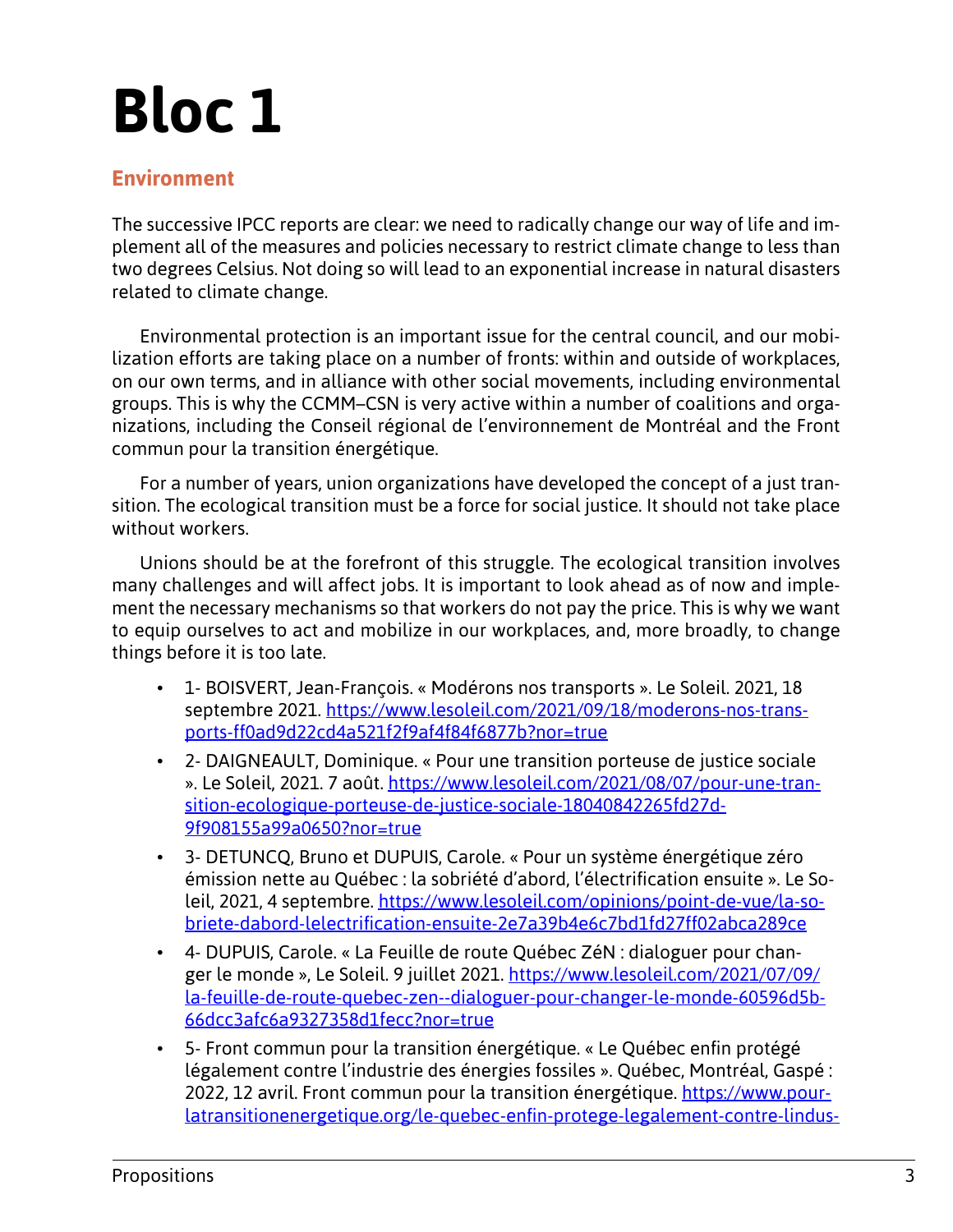trie-des-energies-fossiles/

- 6- Front commun pour la transition énergétique. « Des décennies de lutte ont poussé le gouvernement Legault à renoncer à l'exploitation des hydrocarbures ». 2021, 19 octobre. Front commun pour la transition énergétique. https://www. pourlatransitionenergetique.org/des-decennies-de-lutte-ont-pousse-le-gouvernement-legault-a-renoncer-a-lexploitation-des-hydrocarbures/
- 7- En collaboration, « Droits humains et droits des Peuples autochtones : au coeur des luttes contre les changements climatiques ». 2021, 14 août. Le Soleil. https://www.lesoleil.com/2021/08/14/droits-humains-et-droits-despeuples-autochtones--au-cur-des-luttes-contre-les-changements-climatiques-8e578da3b3932336f375119002e34ccd
- 8- PINEAULT, Éric. « Transformer l'économie pour sauver la planète ». 2021, 28 août. Le Soleil. https://www.lesoleil.com/2021/08/28/transformer-leconomie-pour-sauver-la-planete-0a89b4d6b0e6d8bbd228309d22f735c9?nor=true
- 9- SAUCIER, Louis-Joseph. « Pour une action gouvernementale à la mesure de la crise climatique ». 2021, 24 juillet. Le Soleil. https://www. lesoleil.com/2021/07/24/pour-une-action-gouvernementale-a-la-mesure-de-la-crise-climatique-868b7a4baaa800ca9a1ed091e724c2e7?nor=true
- 10- VAILLANCOURT, Claude. « Financement de la transition en temps d'urgence climatique », 2021, 21 août. Le Soleil. https://www.lesoleil.com/2021/08/21/ financer-la-transition-en-temps-durgence-climatique-2d7cf47ebd162c-9ce58304a129c20186?nor=true
- 11- YANK, Audrey, « Une transition industrielle vers la carboneutralité ». 2021, 26 septembre. https://www.lesoleil.com/2021/09/25/une-transition-industrielle-vers-la-carboneutralite-3bb81e03454560083b585f4dd22d966b?nor=true
- 12- ZIZI, Benjamin et CISNEROS, Manuel R. « Pour des bâtiments sains, résilients et à zéro émission nette ». 2021, 2 octobre. Le Soleil. https://www.lesoleil. com/2021/10/02/pour-des-batiments-sains-resilients-et-a-zero-emission-netteea1b0c6e00ec2db854e56de1896cbf92

#### **Motion on the environment**

**Whereas** there are very serious consequences of climate change around the world;

**Whereas** each time the average temperature increases by one degree globally, the frequency and magnitude of natural disasters also increase;

**Whereas** the international scientific community agrees that if the global average temperature increases by two degrees, it will be urgent to implement the measures needed to restrict climate change to less than two degrees Celsius to prevent an exponential increase in natural disasters related to climate change;

**Whereas** climate change impacts people's living conditions in general and in workplaces around the world;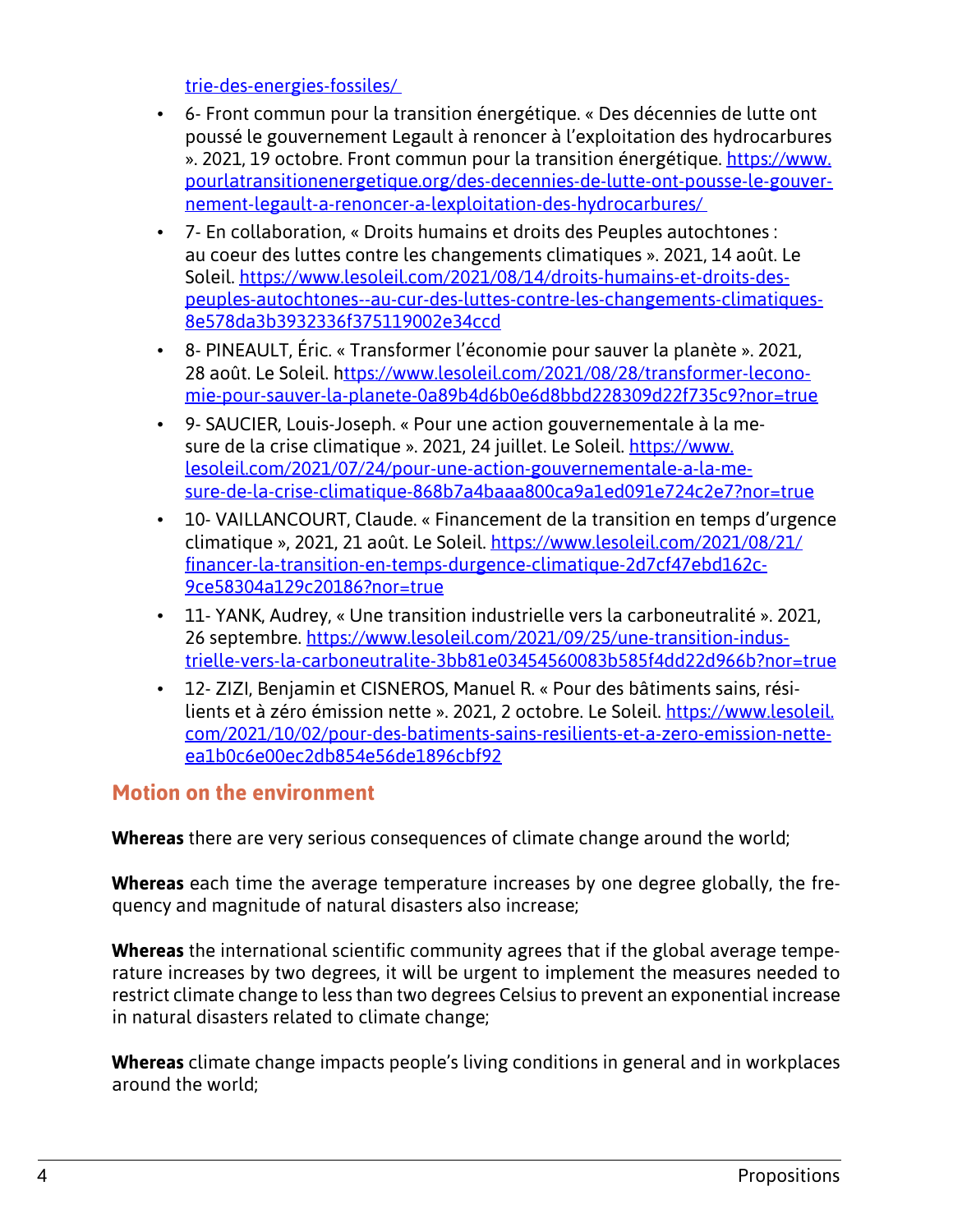**Whereas** Nunavik and Baie-James experience the effects of climate change in an exacerbated manner due to the greater increase in temperature and the impact on the culture and traditional ways of life of Indigenous communities;

**Whereas** it is necessary to implement a socio-ecological transition that complies with the principles of a just transition;

**Whereas** this necessary transition impacts workplaces;

**Whereas** unions have a role as agents of social change;

**Whereas** there are no jobs on a dead planet;

#### IT IS PROPOSED

**That the Conseil central du Montréal métropolitain–CSN** actively participate in accelerating the implementation of a social and ecological just transition within and outside of workplaces, with the broadest alliances possible;

**That the Conseil central du Montréal métropolitain–CSN** intensify its work to raise awareness among and educate its affiliated unions about the urgent need to take action on environmental issues;

**That the Conseil central du Montréal métropolitain–CSN** also intensify its reflection on the economic issues raised as a result of implementing a just ecological transition, particularly in relation to the concepts of degrowth and democratic control of planning and implementing the transition; and

**That the Conseil central du Montréal métropolitain–CSN** develop an inclusive action and mobilization plan, invite its affiliated unions to carry out local mobilization efforts related to environmental issues, support local, regional, and Quebec-wide mobilization efforts related to the environment, actively participate by seeking out the broadest alliances possible, and advocate for the environment both within and outside of the CSN.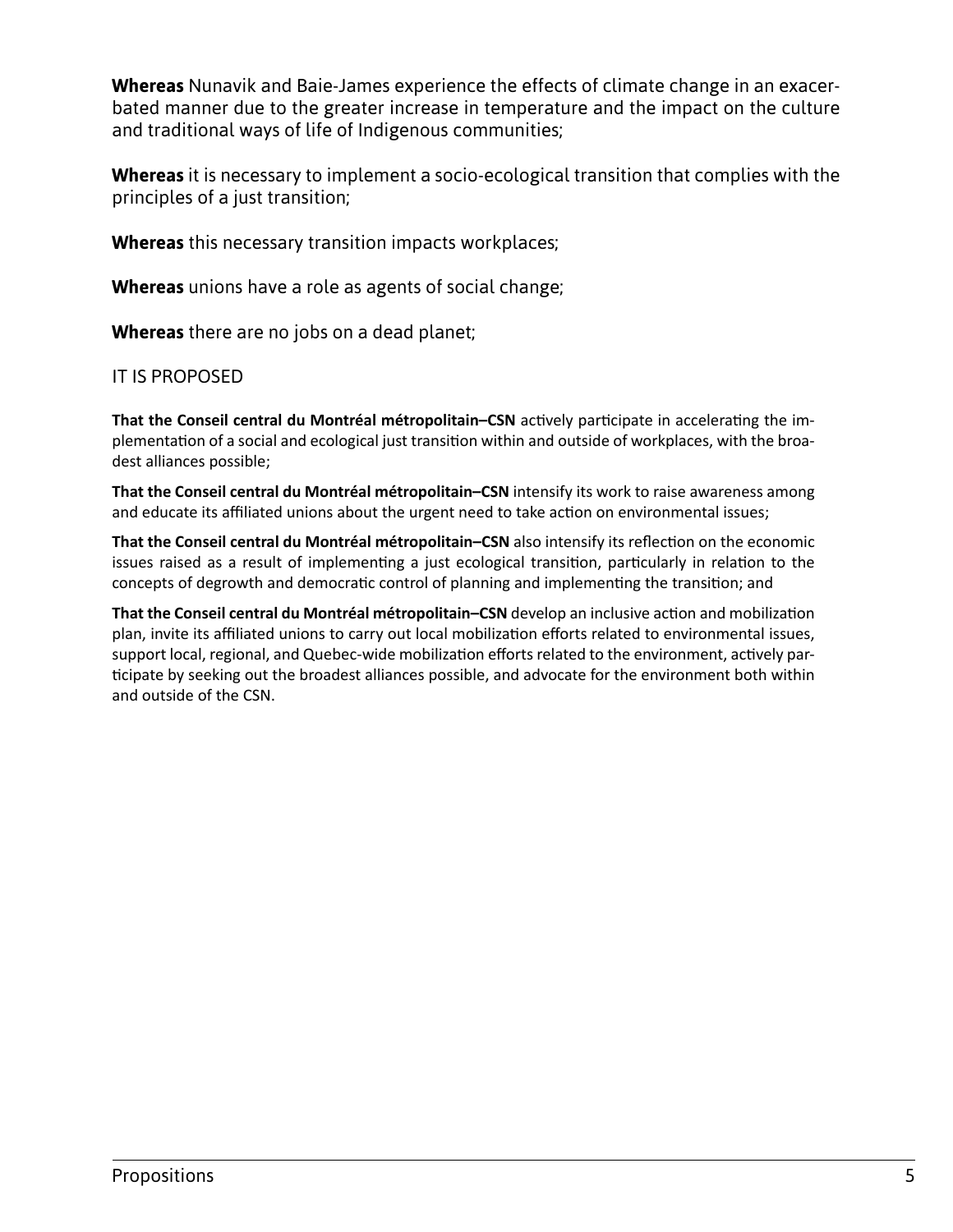### **Occupational health and safety**

For many years now, the central council has supported demands related to prevention and compensation in the area of occupational health and safety. We have long added our voice to those who have demanded, as we have, improvements to the system. At the start of the 2019–2022 mandate, we were waiting for the planned reform. Union organizations applauded the long-awaited tabling. We were quickly disappointed. While some aspects seemed to be improved on the surface, a more in-depth analysis led us to find that the opposite was true.

At the end of the mandate, we adopted positions to continue and intensify our mobilization efforts. When Bill 59 became c. 27, we felt that it would be necessary to continue mobilizing since regulatory work will have an impact on the daily lives of workers, whether they are unionized or not. We believe that mobilizing our members and civil society starts with informing and educating the public. We strongly believe that our mobilization efforts will have an impact on CNESST regulatory committees. Moreover, the pandemic has shown pressing needs in the area of psychological health and that the *Act respecting occupational health and safety* and the *Act respecting industrial accidents and occupational diseases* do not adequately protect or compensate workers.

#### **Motion on health and safety**

**WHEREAS** the Conseil central du Montréal métropolitain‒CSN has historically held positions on occupational health and safety;

**WHEREAS** the *Act to modernize the health and safety regime* (c. 27) was adopted by the Quebec government on October 6, 2021;

**WHEREAS** the main amendments to occupational health and safety legislation will come into force over several months until October 6, 2024;

**WHEREAS** CNESST regulatory committees can influence the content of regulations that govern occupational health and safety-related matters for workers;

**WHEREAS** if work on the prevention mechanism is not completed by October 6, 2024, the Minister of Labour, Employment and Social Solidarity may define prevention mechanisms by means of an order in council;

**WHEREAS** there is a need for all unionized and non-unionized workers to benefit from the same prevention and compensation regime;

IT IS PROPOSED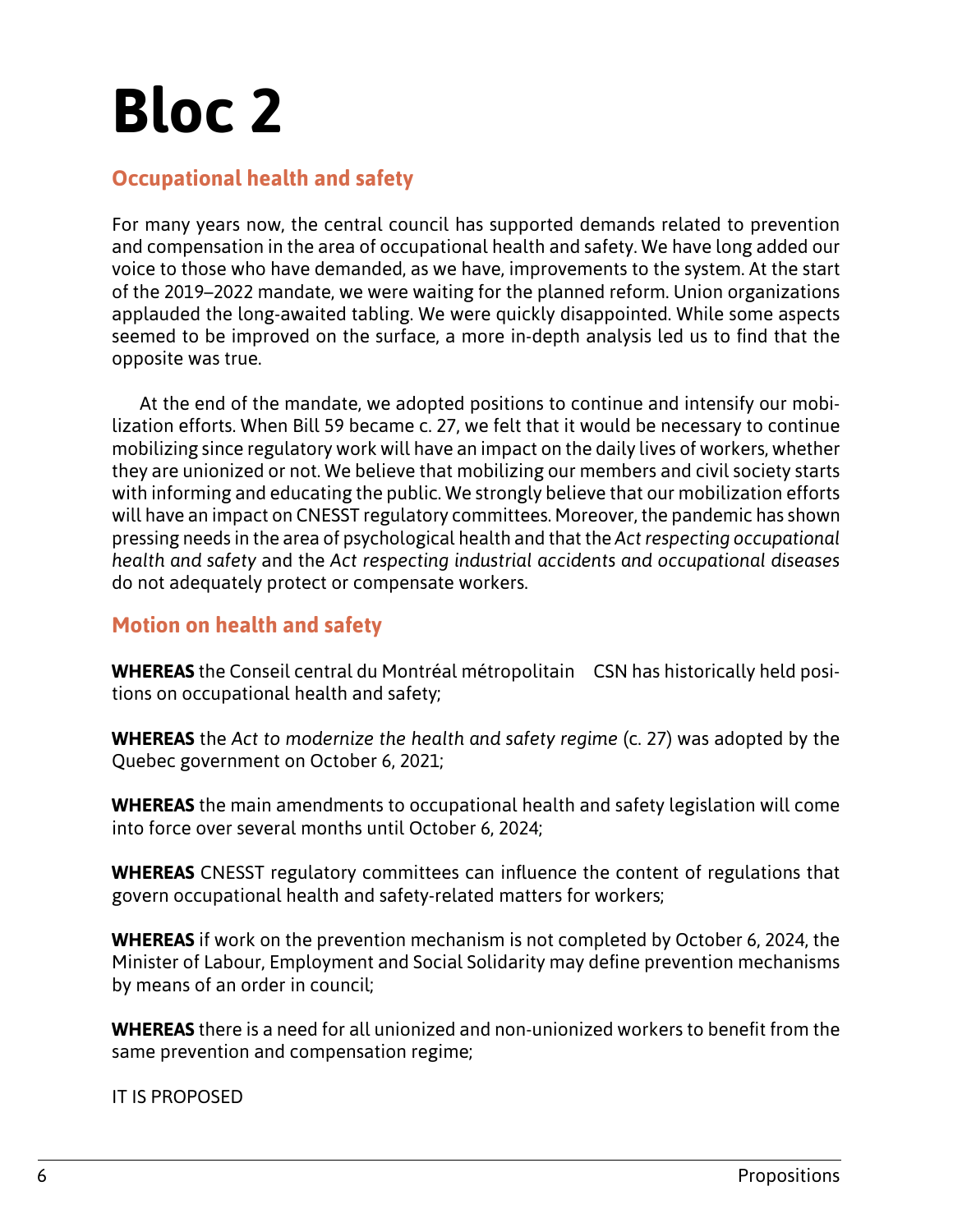**THAT the Conseil central du Montréal métropolitain‒CSN** invite its affiliated unions to form occupational health and safety committees to widely distribute tools and information related to the Act (c. 27) and its applications in their workplaces;

**THAT the Conseil central du Montréal métropolitain–CSN** actively participate in public education campaigns on occupational health and safety and invite its affiliated unions to do the same;

**THAT the Conseil central du Montréal métropolitain–CSN** continue to demand significant improvements to occupational health and safety legislation, particularly in relation to mental health issues; and

**THAT the Conseil central du Montréal métropolitain–CSN** invite its members, affiliated unions, and allies to fully participate in mobilization efforts and actions to demand improved occupational health and safety legislation.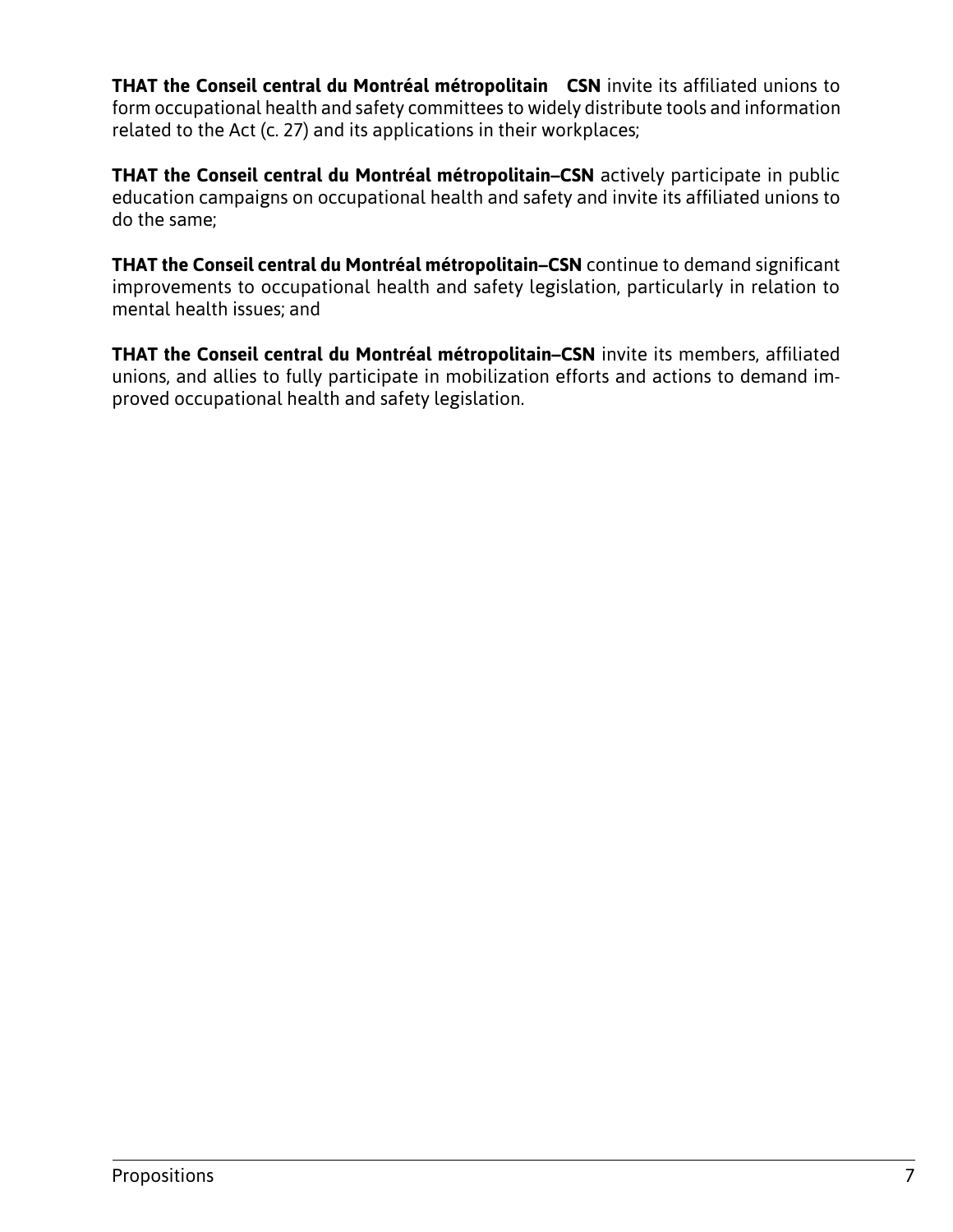#### **Systemic racism**

Our society is changing, and immigrants represent a significant and growing proportion of the labour force in the Montréal region. In a recent survey we conducted at the CCMM– CSN, we were able to get a better idea of the cultural diversity of our members. Based on the results, over 30% of our members who responded to the survey were born outside of Quebec, and over 25% said they were part of a racialized group.

The faces of immigration have changed: there are now more people coming from Africa, Asia, and Latin America, whereas before most immigrants were coming from Europe.

We have found that for many reasons in workplaces, immigrants, racialized persons and Indigenous peoples are more likely to be involved in workplace accidents, be subject to disciplinary measures, and be isolated. These workers are at the intersection of multiple inequalities in our society: low wages, precarious statuses, qualifications that are not recognized, living in disadvantaged neighbourhoods, etc.

The central council has engaged in social struggles on these issues with civil society partners. We have adopted an action plan against systemic racism. Our union bodies are made up of relatively few Indigenous peoples, racialized persons, and immigrants in positions of responsibility; it is therefore necessary to make changes within our unions to better reflect the diversity of our members.

Our challenge to keep up with the new reality of working in Montréal is, among other things, to increase representation of Indigenous peoples, racialized persons, and immigrants on our union bodies.

#### **Motion on systemic racism**

**Whereas** the CCMM–CSN adopted the action plan against systemic racism on January 27, 2021, which had objectives such as contributing to eradicating systemic racism, contributing to developing openness on the part of unions toward their members' diversity within their practices, structures, and union bodies, and ensuring the representation of racialized persons, immigrants, and Indigenous peoples in the structures and bodies of unions at an equal percentage to that of their presence in the workforce;

**Whereas** the action plan is aimed at both raising awareness among CCMM–CSN-affiliated unions and allowing them to reappropriate the implementation of the plan by bringing their own experience from their involvement in the fight against systemic racism and the participation of their members within their democratic bodies;

**Whereas** prejudice and racist attitudes continue to wreak havoc on the lives of a number of our members who are from racialized groups, are immigrants, or are Indigenous people;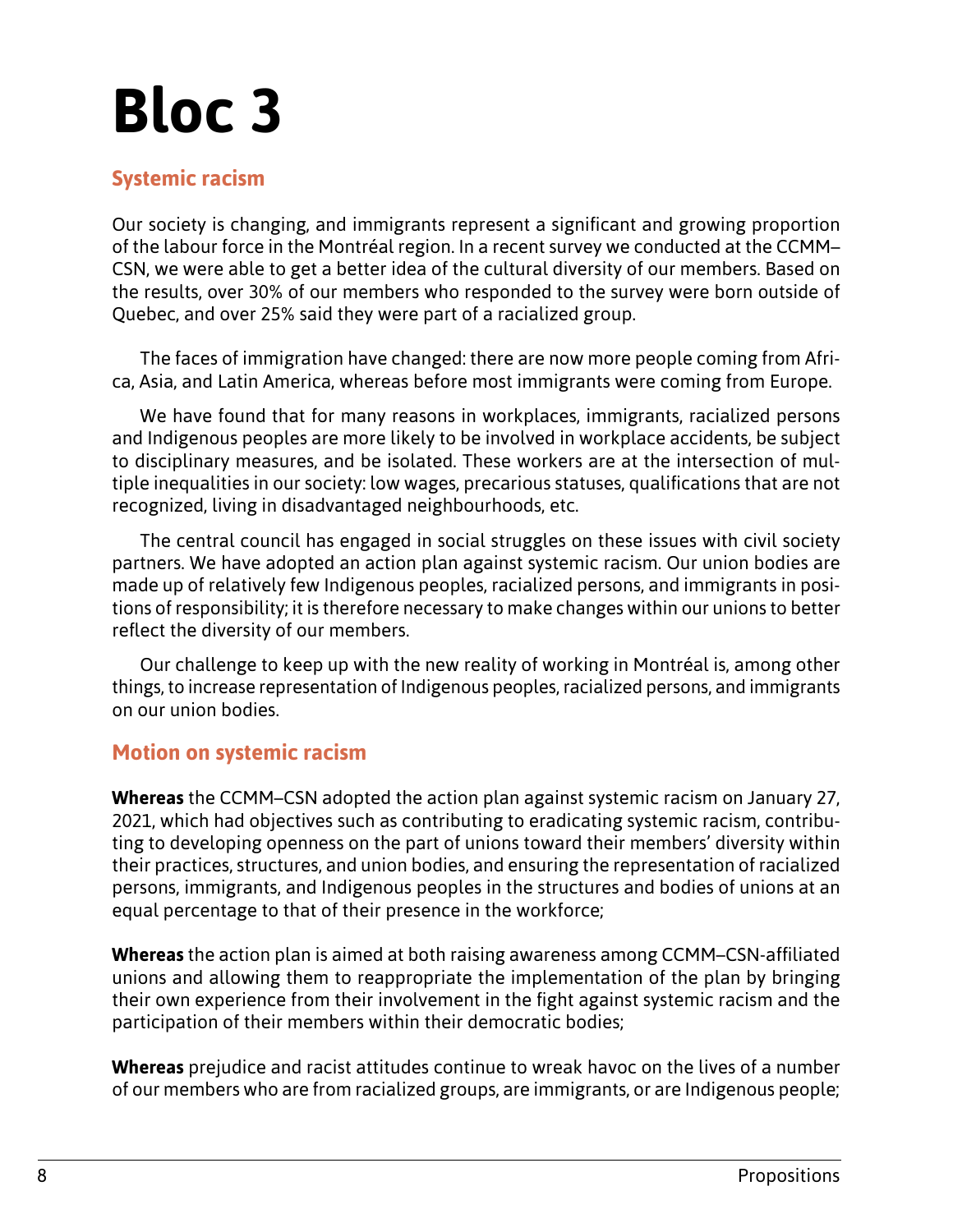**Whereas** the Quebec government still refuses to recognize the concept of systemic racism and the CCMM–CSN is fighting against all forms of discrimination;

IT IS PROPOSED

**That the Conseil central du Montréal métropolitain–CSN** take action to encourage Indigenous people, racialized persons, and immigrants to apply for positions of responsibility within the CCMM–CSN and again invite its affiliated unions to do the same within their own union bodies;

**That the Conseil central du Montréal métropolitain–CSN** invite its unions to discuss with their members the situation regarding the under-representation of Indigenous peoples, racialized persons, and immigrants within their bodies in order to inform them and encourage mobilization efforts from all members to support the action plan against systemic racism;

**That the Conseil central du Montréal métropolitain–CSN** integrate in its training sessions for new executive committee members various ways to encourage the participation of Indigenous peoples, racialized persons, and immigrants to lead to overall improvement in relation to democratic life and welcoming new members; and

**That the Conseil central du Montréal métropolitain–CSN** create opportunities for Indigenous peoples, racialized persons, and immigrants to make their voices heard in order to give rise to desirable changes to operating procedures to encourage the integration of such individuals within various union bodies and invite its affiliated unions to do the same.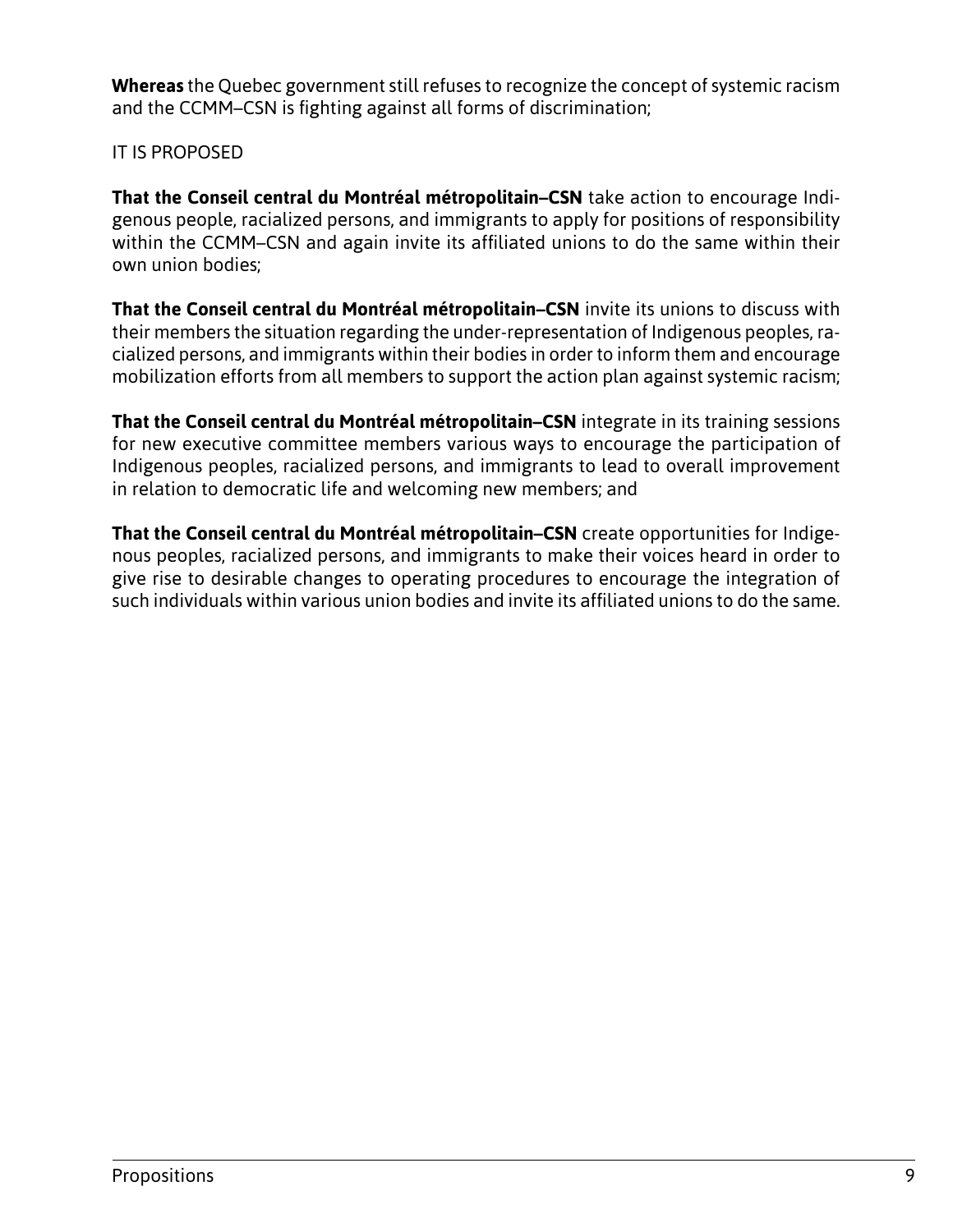#### **Motion on social rights**

According to the CCMM–CSN's Statement of Principles, "our union struggles are aimed at expanding our rights, improving working and living conditions and defending the common good." The central council's action thus goes beyond the context of labour relations and falls directly into that of the fight for social rights, i.e. what we have traditionally referred to as the "second front." However, since this struggle involves all citizens, it must be carried out in close collaboration with civil society organizations that share our values.

It is clear that capitalism has led to steps backward when it comes to social rights, particularly with the intrusion of the private sector in industries that were exclusively part of the public sector in the past. Austerity measures imposed in recent decades have had negative consequences on public services and community groups. As is usually the case, the poorest and most marginalized have experienced the impacts most strongly. In the context of a general increase in the cost of living and a housing crisis, the consequences of this kind of dynamic have proven to be disastrous and must be addressed.

With an end to the pandemic finally in sight, it is important for all groups and individuals who share our convictions to work together to ensure that our society becomes greener, fairer, and more democratic. The only way we can hope to achieve such a future is by joining forces today!

**Whereas** the CCMM –CSN has its Statement of Principles;

**Whereas** it is important to engage in a united struggle with the broadest possible alliances to advance the social rights of workers and the entire population, based on recognizing the interdependence of rights, particularly in the context of recovering after the pandemic;

**Whereas** there are deep connections between the CCMM–CSN and its allies in civil society;

**Whereas** a wealth of reflection is being carried out by committees representing the areas of struggle of the CCMM–CSN and its allies;

**Whereas** the efforts of various organizations involved in the struggle to advance social rights must be coordinated;

**Whereas** it is important for affiliated unions to participate in the work and activities of areas-of-struggle committees;

IT IS PROPOSED

**That the Conseil central du Montréal métropolitain–CSN** maintain and expand its involvement with local allied organizations that advocate for advancing social rights, particularly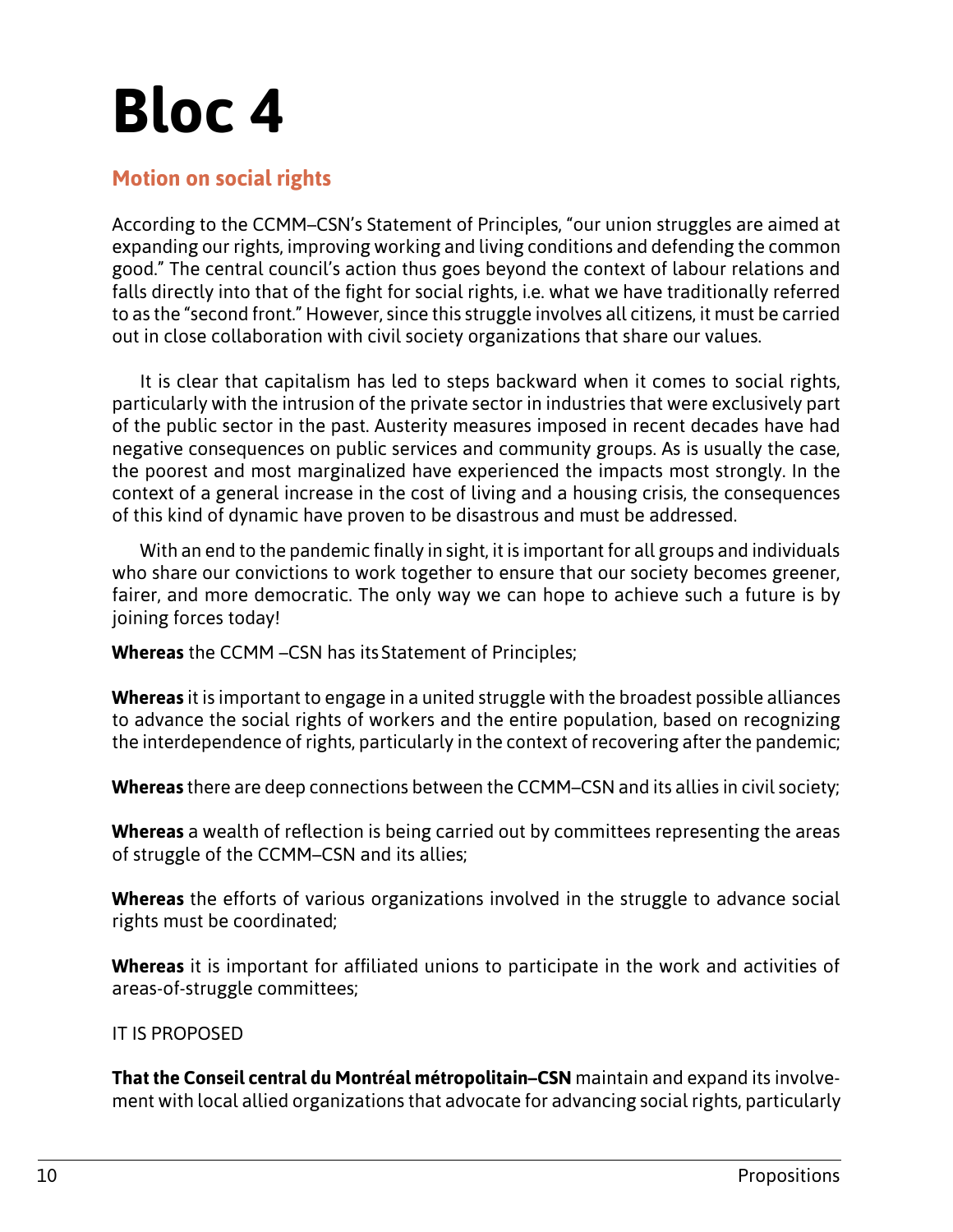by encouraging activists on its areas-of-struggle committees to participate in the activities of such organizations;

**That the Conseil central du Montréal métropolitain–CSN** share work carried out by its allies working to advance social rights with affiliated unions, their members and the general population and encourage taking concrete action;

**That the Conseil central du Montréal métropolitain–CSN** invite its allies to regularly participate in areas-of-struggle committee meetings; and

**That the Conseil central du Montréal métropolitain–CSN** maintain its commitment to Convergence populaire to ensure its sustainability and vitality.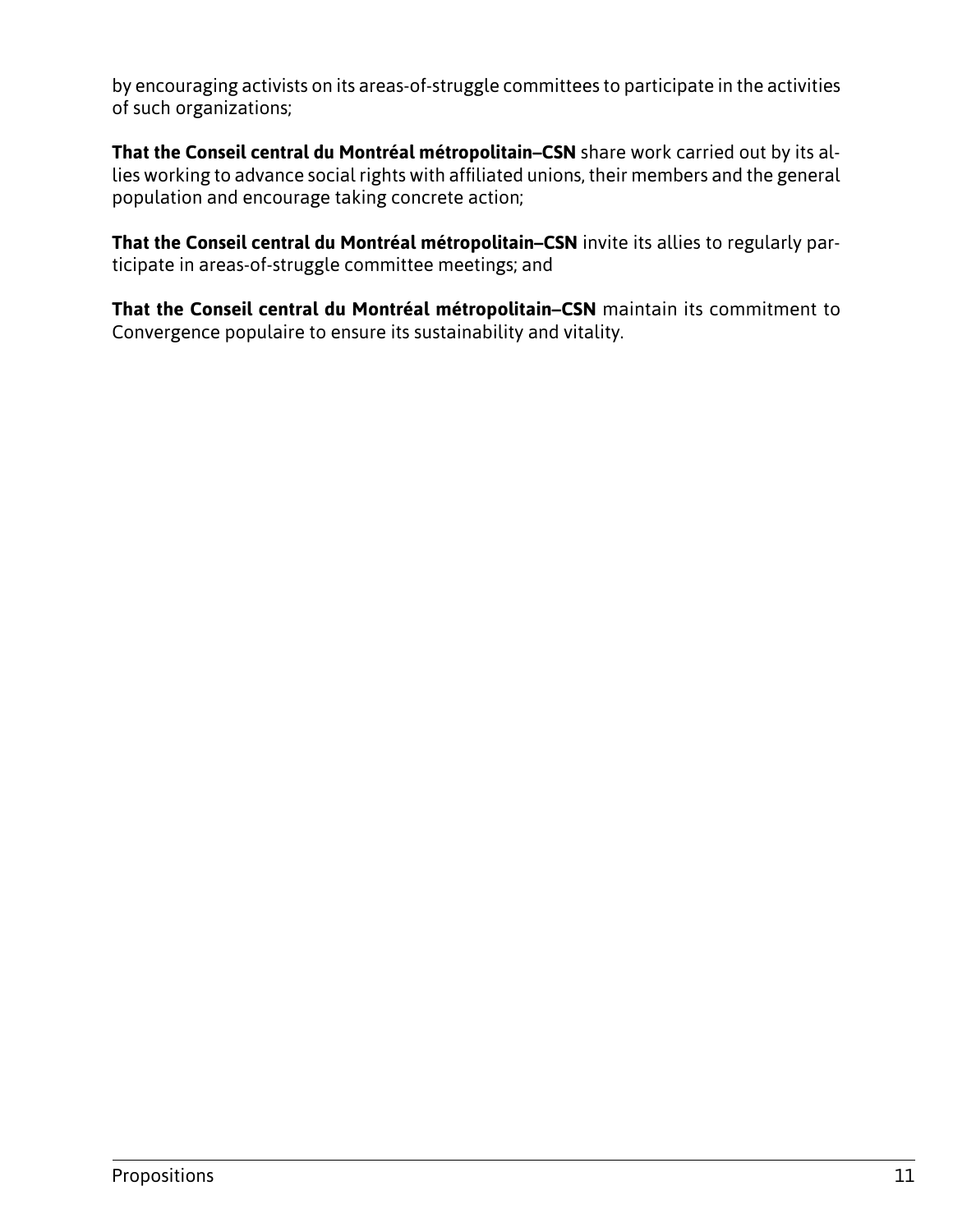#### **Mobilization**

Mobilization is a core value of the central council. It is through our mobilization efforts to support both unions and social and political struggles that we make gains. In spite of the pandemic and its effects on mobilization, there is still a need to continue fighting to make progress in our union, social, political, and environmental struggles. We have been seeing some hardening in the context of labour relations in the past few years. Living conditions are more difficult, particularly due to the rise in inflation.

The central council brings together workers in all employment sectors, which leads to some challenges, but which is mainly a great strength that allows us to understand various realities. Inter-union solidarity is therefore a core value for us. We also believe in the importance of developing the widest alliances possible with other social movements.

It is in this context that we want to consolidate our mobilization network. We want to communicate more effectively with our members to invite them to take action, whether it be in support of other unions or civil society organizations. Solidarity involves, among other things, being present on the picket lines and during visibility actions and general mobilization efforts.

We also believe that it is important for us to become actively involved in the CSN's post-pandemic campaign, as well as in any campaigns that come up during our mandate, so that we can play our role as an agent of social change.

To gain respect and fight against social injustice and exploitation, there is only one solution: mobilization! We must stand together in solidarity no matter what we are facing!

**Whereas** the mandates of the mobilization committee and the mobilization network are to support the rollout of CSN and CCMM–CSN campaigns and to provide support for local union struggles in collaboration with the CCMM–CSN team;

**Whereas** the pandemic has had an impact on mobilization efforts and support for struggles;

**Whereas** there is a need to reinvigorate mobilization efforts and union life after the two years of the pandemic;

**Whereas** meetings and direct involvement on bodies and in activities facilitate discussion, mutual understanding, and union democracy;

**Whereas** struggles and labour relations have become even more difficult;

**Whereas** there are necessary social, political, and environmental struggles;

**Whereas** inter-union solidarity is necessary;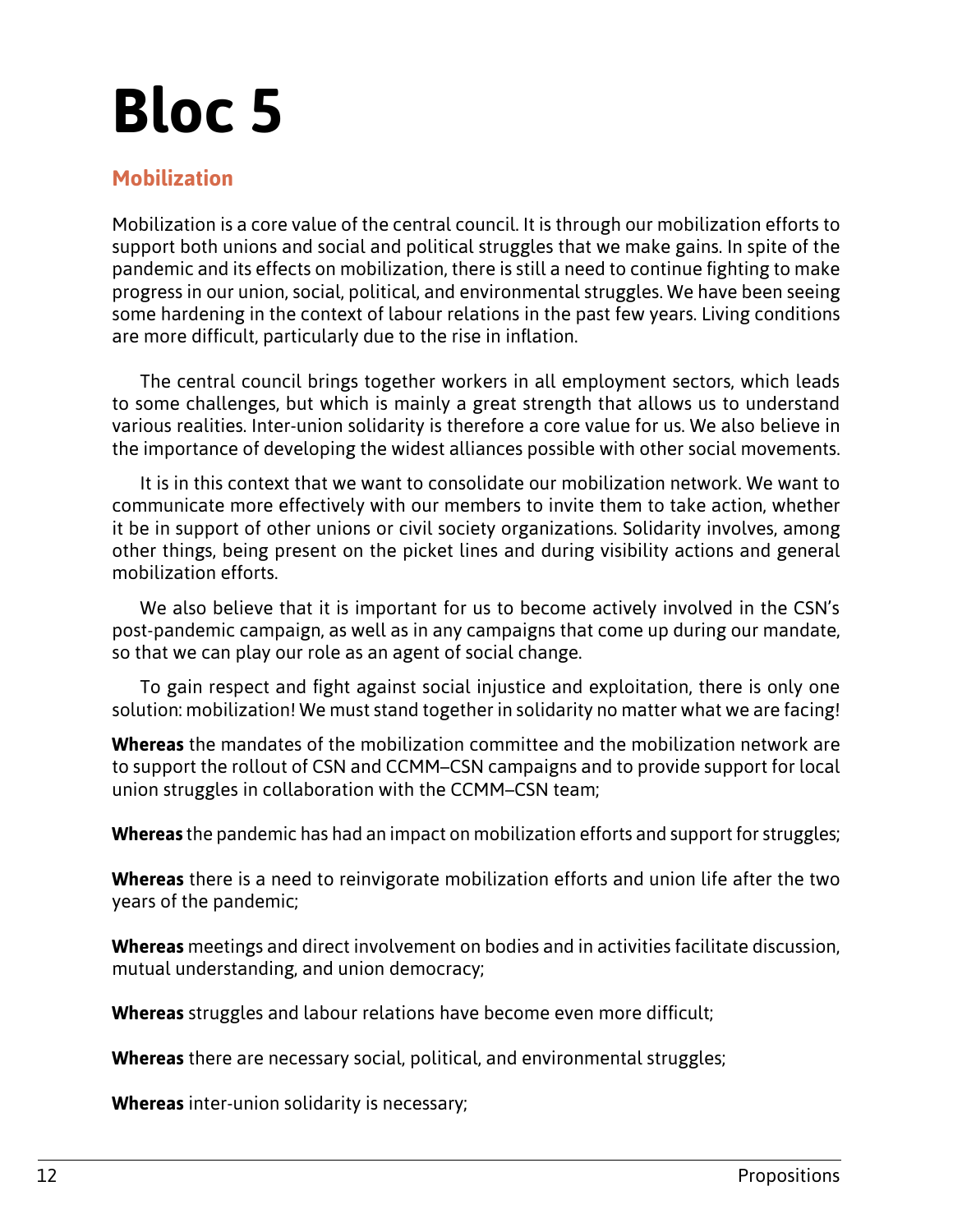**Whereas** it is necessary to develop as broad alliances as possible to build essential power relationships to obtain a fairer and more equitable society;

**Whereas** the CSN has a post-pandemic campaign;

IT IS PROPOSED

**That the Conseil central du Montréal métropolitain–CSN** consolidate its mobilization network;

**That the Conseil central du Montréal métropolitain–CSN** invite its affiliated unions to appoint at least one person responsible for mobilization and inter-union solidarity within their individual structures and that these individuals be delegates to the mobilization network;

**That the Conseil central du Montréal métropolitain–CSN** commit to organizing public education activities about mobilization, inter-union solidarity, and social, political, and environmental struggles;

**That the CCMM–CSN mobilization committee** develop communication tools; and

**That the Conseil central du Montréal métropolitain–CSN** actively participate in developing and rolling out the CSN's post-pandemic campaign.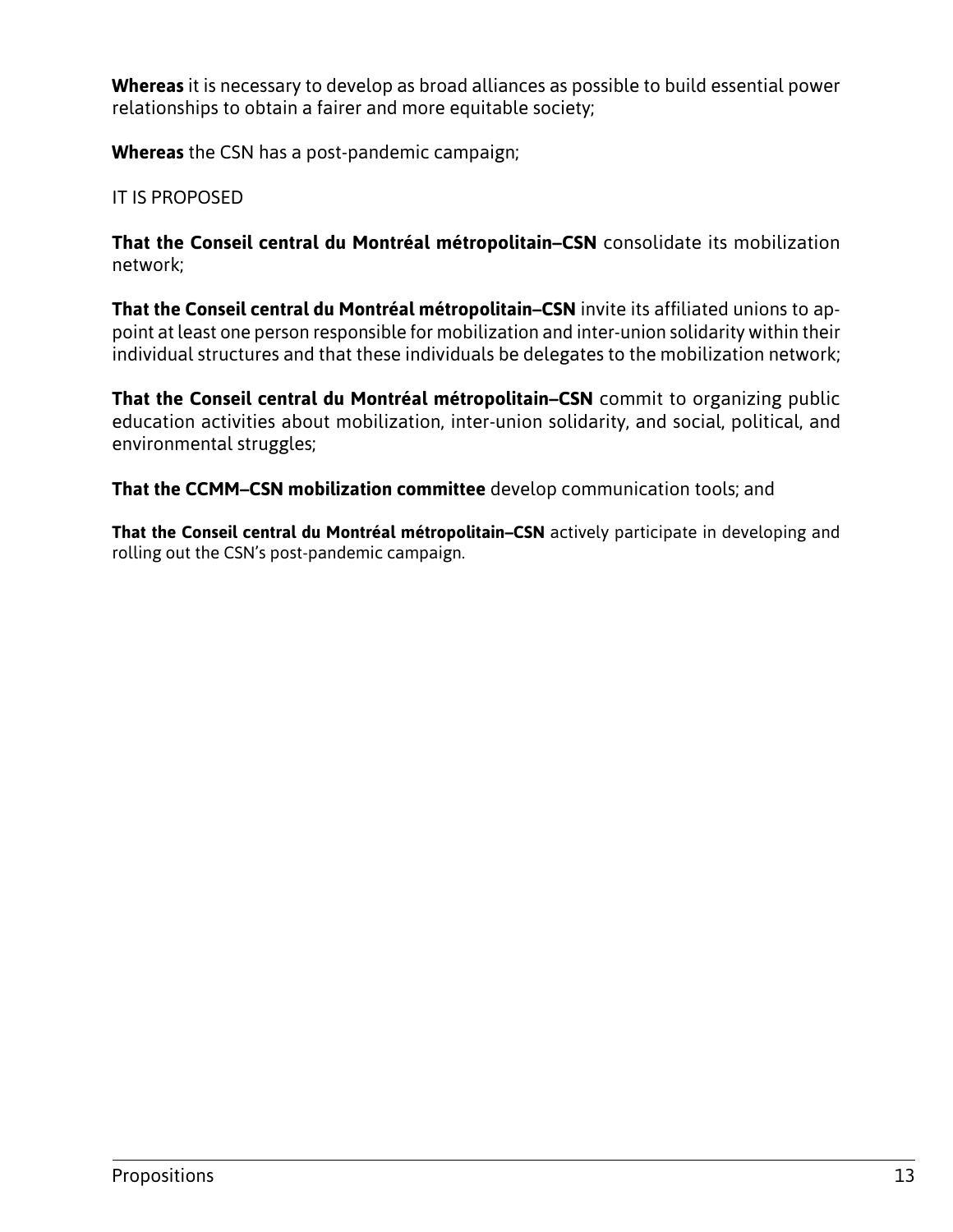### **Other Motions from CCMM–CSN**

#### **Motion 6 - Education**

Since the spring of 2017, Debout pour l'école! has been actively advocating for strengthening the public school system in Quebec. The positions of this civil society group fully align with those of the CCMM–CSN and seek a democratic, high-quality school system for students at all levels, which is why the CCMM–CSN has been participating in Debout pour l'école! activities from the very beginning. The group currently is made up of 1,400 members from nine regions of Quebec, a number of which are in the Montréal and Laval region.

After publishing an excellent book on the future of Quebec schools (Une autre école est possible et nécessaire [Another schooling system is possible and necessary], Del Busso Éditeur), Debout pour l'école! is currently organizing citizen forums on education, with the goal of fundamentally reforming the Quebec network, which greatly needs it.

The CCMM–CSN has supported this important step of collective reflection on the future of education and now wants the Convention to give it the mandate of promoting it to its affiliated unions and their members. Citizen meetings will be held in a number of regions in Quebec, activities in which the CCMM–CSN plans to take an active role to contribute to reflecting on solutions for multiple issues that plague elementary and secondary schools in the region and throughout Quebec (deboutpourlecole.org).

**That the Conseil central du Montréal métropolitain–CSN** invite its affiliated unions and their members to become actively involved in citizen forums on the future of the Quebec schooling system.

#### **Motion 7 - Status of women**

#### **Struggle against violence and harassment**

**Whereas**, for decades, the CSN and its affiliated organizations have made efforts to raise awareness, provide information, and train affiliated unions and their members about issues associated with violence and harassment in the workplace, including through the CSN's recent campaign, *Make it stop*;

**Whereas** unions can play a role in the struggle against violence against women;

**Whereas** the COVID-19 pandemic has had an impact on the prevalence, frequency, and severity of cases of domestic violence;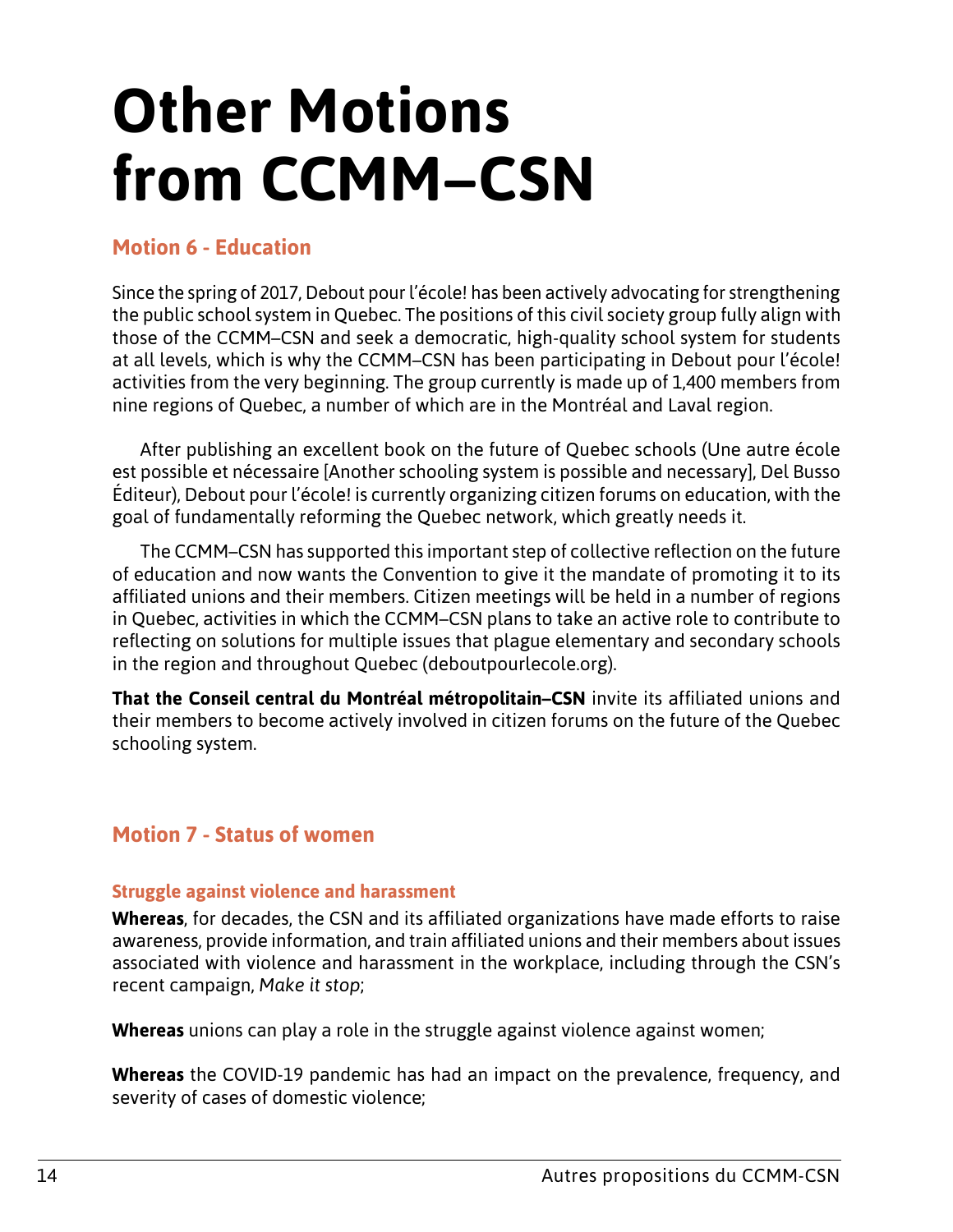**Whereas** it is important to take into account the difficulties, realities, and specific needs of workers experiencing domestic violence;

IT IS PROPOSED

**That the Conseil central du Montréal métropolitain–CSN** promote, among CSN-affiliated unions, the tools from the CSN's *Make it stop* campaign, which include an information guide on domestic violence;

**That the Conseil central du Montréal métropolitain–CSN** and CSN-affiliated unions organize activities to raise awareness among their members about domestic violence issues to equip them to become aware of indicators, signs, and instances of domestic violence, as well as its impacts on women and in workplaces; and

**That unions** call on the central council to support them in the steps they take to raise awareness and implement domestic violence prevention measures in the work context.

#### **Motion 8 - Convergence**

The CCMM–CSN is among the groups that, in the fall of 2019, launched the Convergence pour la sortie de crise, so that our demands related to social justice, ecological justice, and democracy would be the focus as we move beyond the pandemic. Fearing that employers and the politicians in their pockets would only use the move beyond the pandemic to strengthen the neo-liberal system (return to the very abnormal "normal" that existed before), a number of groups and activists from across Quebec joined what is now called Convergence populaire.

After the publication of a declaration entitled "Justice sociale, justice écologique: même combat!" [Social justice, ecological justice: same struggle],initially signed by over 400 individuals and 60 organizations (including the CSN, which is officially supporting the initiative), the Convergence gave itself the goal to launch a province-wide citizen assembly process to rally progressive forces around a set of social, environmental, and democratic demands. The first citizen assembly of the Convergence will take place the day after our Convention, on June 11.

It is just the beginning! All members of the Convergence populaire want it to endure and become stronger over time to ensure that its demands are taken into account at the political level to benefit workers and the population as a whole. Organizations like the CCMM–CSN can make significant contributions through their engagement (www.convergence-populaire.info)!

IT IS PROPOSED

**That the Conseil central du Montréal métropolitain–CSN** maintain its commitment to Convergence populaire to ensure its sustainability and vitality.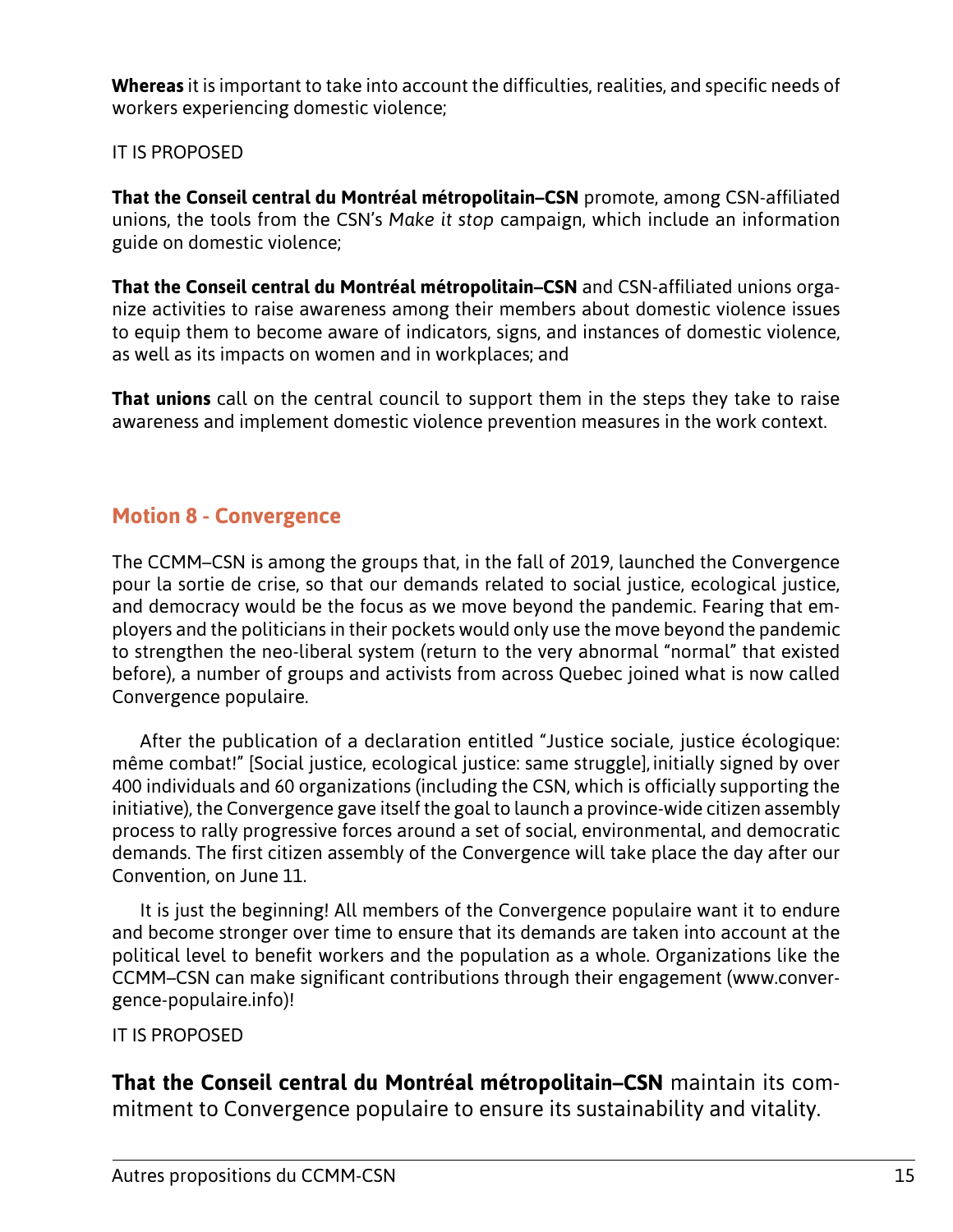### **Other Motions from Affiliated Unions**

#### **Motion 9 - Environnement**

**Syndicat des professeur-es du Cégep Saint-Laurent (SPCSL)**

| <b>Initial Motion SPCSL</b>                                                                                                                                                                            | <b>CCMM-CSN Amendements</b>                                                                                                                                                                                                                                        |  |
|--------------------------------------------------------------------------------------------------------------------------------------------------------------------------------------------------------|--------------------------------------------------------------------------------------------------------------------------------------------------------------------------------------------------------------------------------------------------------------------|--|
| It is proposed                                                                                                                                                                                         | It is proposed                                                                                                                                                                                                                                                     |  |
| That the Conseil central du Montréal                                                                                                                                                                   | That the Conseil central du Montréal                                                                                                                                                                                                                               |  |
| métropolitain-CSN be a leader in the fight                                                                                                                                                             | métropolitain-CSN be a leader in the fight                                                                                                                                                                                                                         |  |
| against climate change, particularly by                                                                                                                                                                | against climate change, particularly by                                                                                                                                                                                                                            |  |
| • Stepping up its actions to advocate for                                                                                                                                                              | • Stepping up its actions to advocate for                                                                                                                                                                                                                          |  |
| genuine climate justice;                                                                                                                                                                               | genuine climate justice;                                                                                                                                                                                                                                           |  |
| • Advocating for respect for the right                                                                                                                                                                 | • Advocating for respect for the right                                                                                                                                                                                                                             |  |
| to live in a healthful environment in                                                                                                                                                                  | to live in a healthful environment in                                                                                                                                                                                                                              |  |
| which biodiversity is preserved, which                                                                                                                                                                 | which biodiversity is preserved, which is                                                                                                                                                                                                                          |  |
| is enshrined in Quebec's Charter of                                                                                                                                                                    | enshrined in Quebec's Charter of Human                                                                                                                                                                                                                             |  |
| Human Rights and Freedoms;                                                                                                                                                                             | <b>Rights and Freedoms;</b>                                                                                                                                                                                                                                        |  |
| • Advocating for expanding the                                                                                                                                                                         | • Advocating for expanding the concept of                                                                                                                                                                                                                          |  |
| concept of human rights to include                                                                                                                                                                     | human rights to include intergenerational                                                                                                                                                                                                                          |  |
| intergenerational justice;                                                                                                                                                                             | justice;                                                                                                                                                                                                                                                           |  |
| • Advocating for the recognition of                                                                                                                                                                    | • Advocating for the recognition of natural                                                                                                                                                                                                                        |  |
| natural objects, ecosystems, and                                                                                                                                                                       | objects, ecosystems, and species as                                                                                                                                                                                                                                |  |
| species as persons before the law (ex.                                                                                                                                                                 | persons before the law (the Magpie River-                                                                                                                                                                                                                          |  |
| the Magpie River on the North Shore)                                                                                                                                                                   | on the North Shore)                                                                                                                                                                                                                                                |  |
| • Continuing with its actions aimed at<br>recognizing and promoting the rights<br>of Indigenous peoples,                                                                                               | • Continuing with its actions aimed at<br>recognizing and promoting the rights of<br>Indigenous peoples, in accordance with its<br><b>Statement of Principles.</b>                                                                                                 |  |
| • In putting pressure on the government<br>to work actively to decarbonize the<br>economy immediately, as required by<br>the most recent IPCC report, and to<br>rigorously plan the energy transition; | • In putting pressure Continuing with its<br>actions aimed at putting pressure on<br>the government to work actively to<br>decarbonize the economy immediately,<br>as required by the most recent IPCC<br>report, and to rigorously plan the energy<br>transition; |  |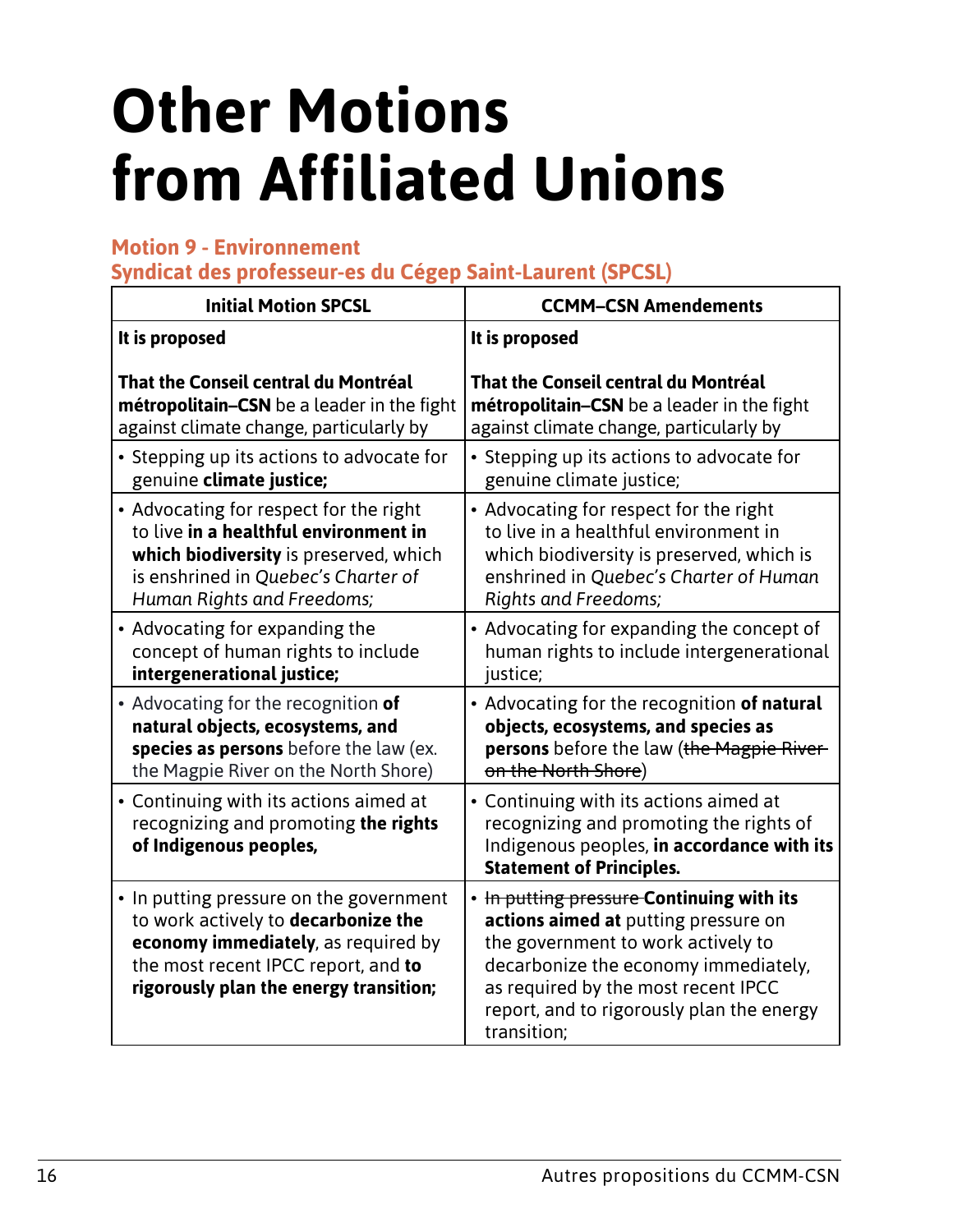| • Supporting local unions that want to     | • Supporting local unions that want to add                               |
|--------------------------------------------|--------------------------------------------------------------------------|
| add environmental clauses to their         | environmental clauses to their collective                                |
| collective agreements;                     | agreements;                                                              |
| • Asserting the value of training and jobs | • Asserting the value of training and jobs                               |
| related to the environment;                | related to the environment;                                              |
|                                            | • Calling on the CSN and its affiliated<br>organizations to do the same. |

The union council recommends this motion with the proposed amendments

#### **Motion 10 - Climate strike Syndicat des enseignantes et enseignants du Cégep Montmorency (SEECM)**

**Whereas** members of the SEECM passed a motion in 2019 demanding "that environmental concerns become a priority struggle" [our translation];

**Whereas** the environmental issue is a union issue, in the sense that current

environmental issues endanger the planet and that work is not possible on a dead planet;

**Whereas** the serious consequences of climate change are quickly becoming more serious (floods, forest fires, droughts, deaths related to heat waves, illnesses, weakening infrastructure, loss of biodiversity, etc.);

**Whereas** a global temperature increase of two degrees is associated with a serious risk that climate change effects will increase exponentially;

**Whereas** the governments have been unable to come up with a credible plan that would allow for achieving net-zero emissions within a time frame that would protect life on earth;

**Whereas** the COVID-19 pandemic has highlighted that when governments are slow to act

when it comes to prevention and to listen to science, lives are affected;

**Whereas** there is a possibility of using the defence of necessity and the basis of the Saskatchewan decision (*Saskatchewan Federation of Labour* v. *Saskatchewan*, 2015 SCC 4) to have the Court recognize the right to go on climate strike;

IT IS PROPOSED

**That the Conseil central du Montréal métropolitain–CSN** provide political, financial, and

legal support to local unions that adopt a strike mandate for the fall of 2022.

The union council does not recommend this motion.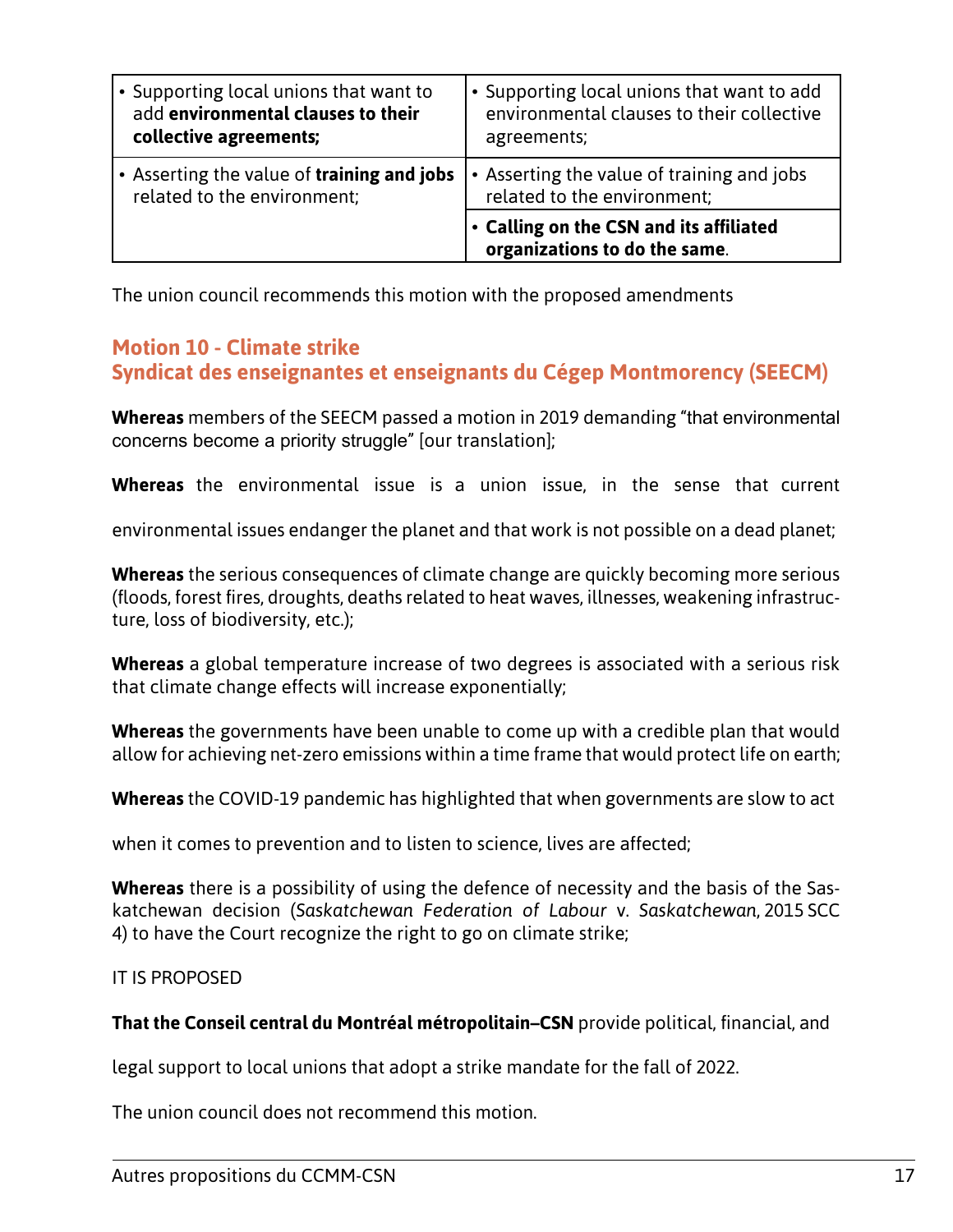#### **Motion 11 - Piquet lines Oasis Animation**

**Whereas** inflation has been rising and, as a result, there has been a push for higher wages;

**Whereas** there has been an increase in lockouts and strikes;

**Wherea**s legislation prohibits the use of strikebreakers (scabs), but many companies use them anyway;

IT IS PROPOSED

**That the Conseil central du Montréal métropolitain–CSN** undertake to have none of its affiliated unions cross picket lines; and

**That the Conseil central du Montréal métropolitain–CSN** invite its affiliated unions to set up hard picket lines during their strikes.

The union council does not recommend this motion.

#### **Motion 12 - Fighting inflation Oasis Animation**

| <b>Fighting inflation STT Oasis Animation</b>                                                                                                                                                                          | <b>Amendments to be proposed CCMM-CSN</b>                                                                                                                                                                                                                                                                                                                       |
|------------------------------------------------------------------------------------------------------------------------------------------------------------------------------------------------------------------------|-----------------------------------------------------------------------------------------------------------------------------------------------------------------------------------------------------------------------------------------------------------------------------------------------------------------------------------------------------------------|
| Whereas annual inflation in Canada had<br>reached 5.7% by February 2022 and that<br>economists and major banks do not foresee<br>a decrease in inflation in the near future;                                           | Whereas annual inflation in Canada had-<br>reached 5.7% by February Whereas inflation<br>in Quebec and elsewhere in Canada has<br>surpassed 5% in 2022 and there is no sign of<br>it decreasing in the short or medium term;                                                                                                                                    |
| Whereas the federal government has<br>injected billions of dollars into the economy<br>and that the majority of this money has<br>gone into the pockets of business owners,<br>aggravating inequalities and inflation; | Whereas the federal government has<br>injected billions of dollars into the economy<br>and that the majority of this money has<br>gone into the pockets of business owners,<br>aggravating inequalities and inflation;<br><b>Whereas the federal and provincial</b><br>governments provided assistance and<br>subsidies to big business during the<br>pandemic; |
| Whereas the bosses in Quebec and Canada<br>have become richer than ever during this<br>period of inflation, seeing their profits rise<br>to 1369 billion dollars in 2021;                                              | Whereas the bosses in Quebec and Canada-<br>have become richer than ever during this<br>period of inflation, seeing their profits rise<br>to 1369 billion dollars in 2021; Whereas the<br>pandemic deepened social inequalities and<br>generated record profits for big business<br>and banks;                                                                  |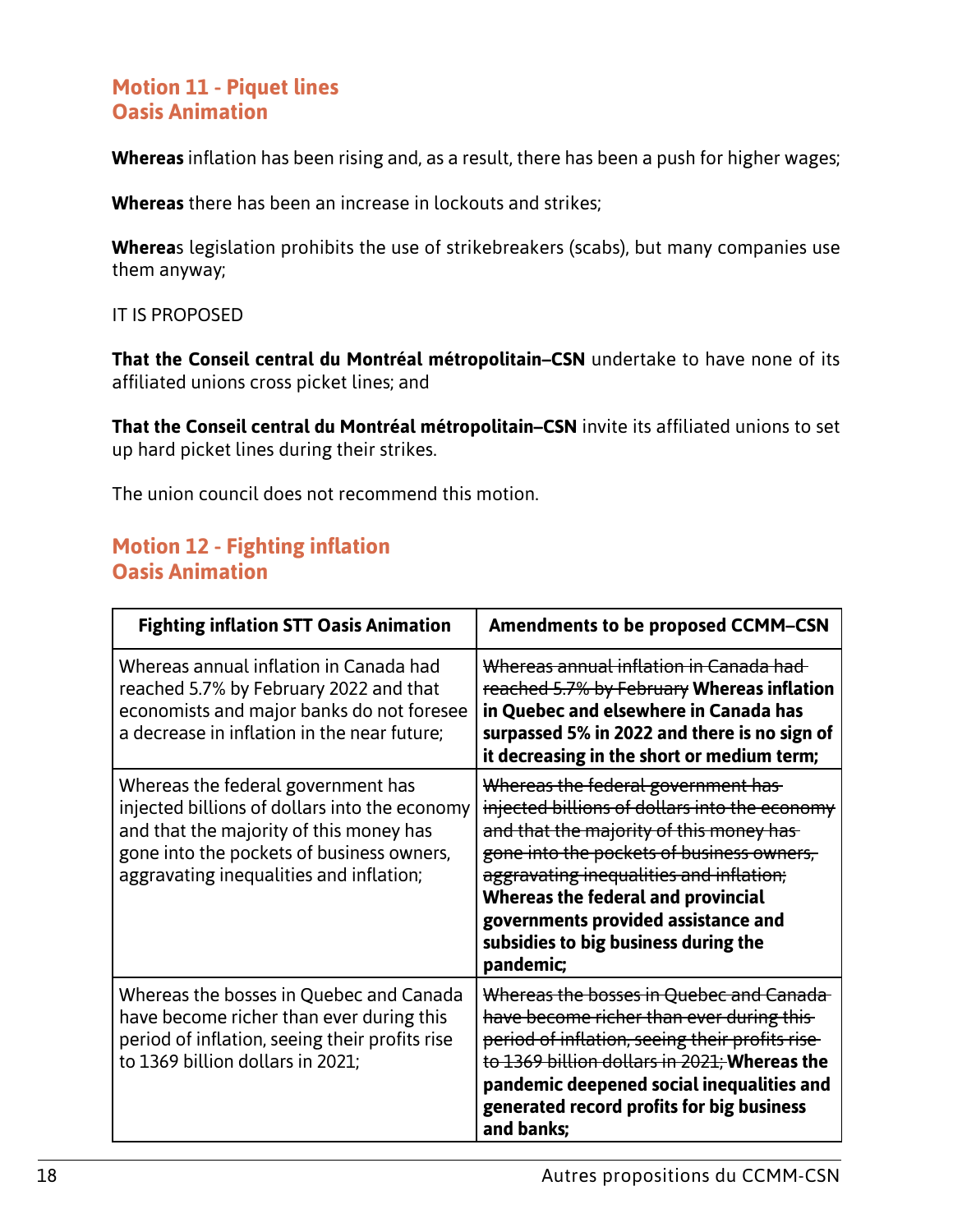| Whereas real wages have been stagnant for                                                     | <b>Whereas</b> real wages have been stagnating                                                                                                                                                                                                                                                                                 |
|-----------------------------------------------------------------------------------------------|--------------------------------------------------------------------------------------------------------------------------------------------------------------------------------------------------------------------------------------------------------------------------------------------------------------------------------|
| decades;                                                                                      | for decades;                                                                                                                                                                                                                                                                                                                   |
| Whereas inflation represents a decline in                                                     | <b>Whereas</b> inflation represents a <b>decrease</b> in                                                                                                                                                                                                                                                                       |
| our real wages with each passing day;                                                         | our real wages with every passing day;                                                                                                                                                                                                                                                                                         |
| Whereas the duty of our union is to fight for                                                 | Whereas it is our duty as a union to struggle                                                                                                                                                                                                                                                                                  |
| fair wages and defend our living conditions;                                                  | for fair wages and <b>better</b> living conditions;                                                                                                                                                                                                                                                                            |
| It is proposed                                                                                | It is proposed                                                                                                                                                                                                                                                                                                                 |
| That the CCMM-CSN invites its affiliated                                                      | That the Conseil central du Montréal                                                                                                                                                                                                                                                                                           |
| unions to demand salary increases above                                                       | métropolitain-CSN continue to support its                                                                                                                                                                                                                                                                                      |
| inflation in order to have a real wage catch-                                                 | affiliated unions in their struggle for better                                                                                                                                                                                                                                                                                 |
| up.                                                                                           | living and working conditions, particularly                                                                                                                                                                                                                                                                                    |
| That the CCMM-CSN invites its affiliated                                                      | wage conditions, in order to improve the                                                                                                                                                                                                                                                                                       |
| unions to demand that the indexation of                                                       | purchasing power of workers;                                                                                                                                                                                                                                                                                                   |
| wages according to the Consumer Price<br>Index (CPI) be part of each collective<br>agreement. | That the Conseil central du Montréal<br>métropolitain-CSN invite its members,<br>affiliated unions, and allies to participate<br>as widely as possible in actions and<br>mobilization efforts that have the goal of<br>demanding decent working conditions and<br>wages for all workers, whether they are<br>unionized or not; |
|                                                                                               | That the Conseil central du Montréal<br>métropolitain-CSN actively participate<br>in the Minimum 18\$ campaign, share<br>as widely as possible the demands and<br>arguments, and invite its affiliated unions to<br>do the same.                                                                                               |

The union council recommends this motion with the proposed amendments.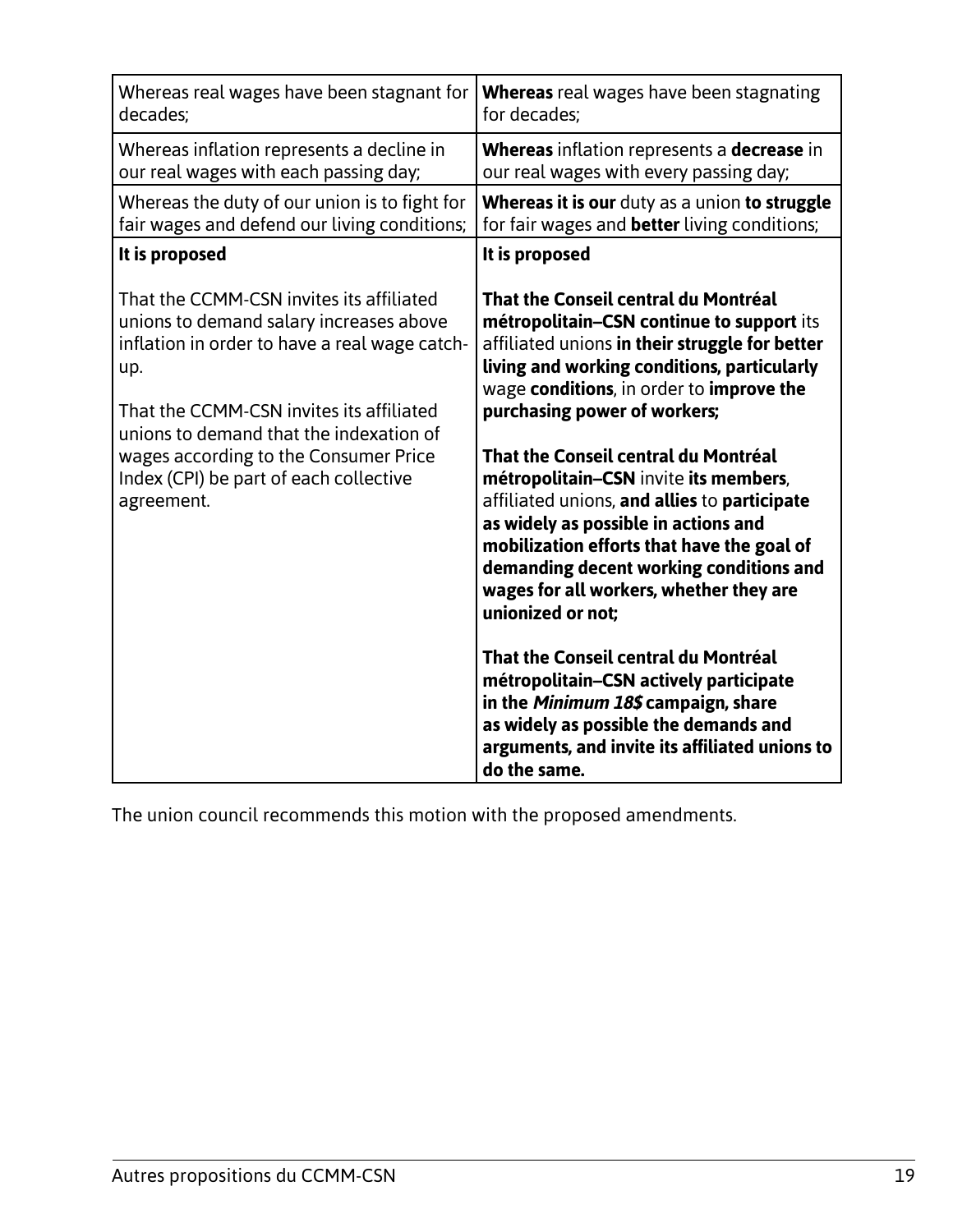### **Proposed Amendements By-Laws**

| <b>Current</b>                                                                                                                                                                                                                                                                                                                                                                                        | Amendment                                                                                                                                                                                                            | New text                                                                                                                                                                                                                                                                                                                                                                                          |
|-------------------------------------------------------------------------------------------------------------------------------------------------------------------------------------------------------------------------------------------------------------------------------------------------------------------------------------------------------------------------------------------------------|----------------------------------------------------------------------------------------------------------------------------------------------------------------------------------------------------------------------|---------------------------------------------------------------------------------------------------------------------------------------------------------------------------------------------------------------------------------------------------------------------------------------------------------------------------------------------------------------------------------------------------|
| Article 2 - Definition<br>The conseil central is a Québec organization of<br>workers whose role is to:                                                                                                                                                                                                                                                                                                | • Add "unions" after<br>workers'                                                                                                                                                                                     | Article 2 - Definition<br>The conseil central is a Quebec organization of<br>workers' <i>unions</i> whose role is to:                                                                                                                                                                                                                                                                             |
| <b>Article 2 - Definition</b><br>At the end of the article<br>Union democracy is the principle that underlies<br>how the conseil central works.                                                                                                                                                                                                                                                       | • Add "and involves not<br>only respect for the<br>mandates and<br>responsibilities of<br>various bodies but the<br>active participation of<br>affiliated unions and<br>their members." at the<br>end of the article | <b>Article 2 - Definition</b><br>At the end of the article<br>Union democracy is the principle that underlies how<br>the conseil central works and involves not only<br>respect for the mandates and responsibilities of<br>various bodies but the active participation of<br>affiliated unions and their members.                                                                                |
| Article 3<br>Unions whose head office is located within the<br>territory for which the conseil central has<br>jurisdiction may belong to the central council.                                                                                                                                                                                                                                         | • Replace "may" with<br>"shall"                                                                                                                                                                                      | Article 3<br>Unions whose head office is located within the<br>territory for which the conseil central has jurisdiction<br>shall be part of the conseil central after having been<br>affiliated at a general meeting.                                                                                                                                                                             |
| Article 5 (p. 6)<br>c) Every union affiliated with the conseil<br>central is required to pay the per capita dues<br>set by the triennial convention of the central<br>council. Per capitas are payable no later than<br>the first (1st) day of the second (2nd) month<br>following the month for which they are due.<br>For example, per capitas for January are<br>payable by March 1 at the latest. | This amendment affects<br>only the French wording<br>of Article 5. The<br>vocabulary used in the<br>English translation is<br>already appropriate and<br>does not require any<br>modification.                       | Article 5 (p. 6)<br>c) Every union affiliated with the conseil centralis<br>required to pay the per capita dues set by the<br>triennial convention of the central council. Per<br>capitas are payable no later than the first (1st) day of<br>the second (2nd) month following the month for<br>which they are due. For example, per capitas for<br>January are payable by March 1 at the latest. |
| Article 12 (p. 9)<br>1 <sup>re</sup> phrase, 2 <sup>nd</sup> par.<br>The purpose of the conseil central is chiefly to<br>promote the interests of the working class. It is<br>committed to combatting all forms of<br>exploitation and working for a vision of society<br>based on democracy, human rights,<br>sustainable development, social justice,<br>equality and fairness.                     | • Remove "chiefly"                                                                                                                                                                                                   | Article 12 (p. 9)<br>1 <sup>st</sup> phrase, 2 <sup>nd</sup> par.<br>The purpose of the conseil central is to promote the<br>interests of the working class. It is committed to<br>combatting all forms of exploitation and working for<br>a vision of society based on democracy, human<br>rights, sustainable development, social justice,<br>equality and fairness.                            |
| Article 13 - Means (p.11)<br>representing unions wherever the general<br>f)<br>interests of workers so warrant, and<br>more especially with public authorities;<br>calling for certain measures that help<br>g)<br>advance workers;                                                                                                                                                                   | • f) Remove "general"<br>• g) Remove "certain"                                                                                                                                                                       | Article 13 - Means (p.11)<br>f) representing unions wherever the interests of<br>workers so warrant, and more especially with<br>public authorities;<br>g) calling for measures that help advance workers;                                                                                                                                                                                        |
| Article 14 - Political action (p. 12)<br>d) does not intervene regarding political<br>positions that affiliated unions deem<br>appropriate to take, unless they run<br>counter to the interests of workers in the<br>region;                                                                                                                                                                          | • Add "its Statement of<br>Principles" after counter<br>to                                                                                                                                                           | Article 14 - Political action (p. 12)<br>d) does not intervene regarding political positions<br>that affiliated unions deem appropriate to take,<br>unless they run counter to its Statement of Principles<br>or to the interests of workers in the region;                                                                                                                                       |
| Article 15 - Structures (p.12)<br>The conseil central is led and run by the<br>following bodies:                                                                                                                                                                                                                                                                                                      | • Remove "led and"<br>• Add "according to their<br>powers and<br>responsibilities:"                                                                                                                                  | Article 15 - Structures (p.12)<br>The conseil central is run by the following bodies,<br>according to their powers and responsibilities:                                                                                                                                                                                                                                                          |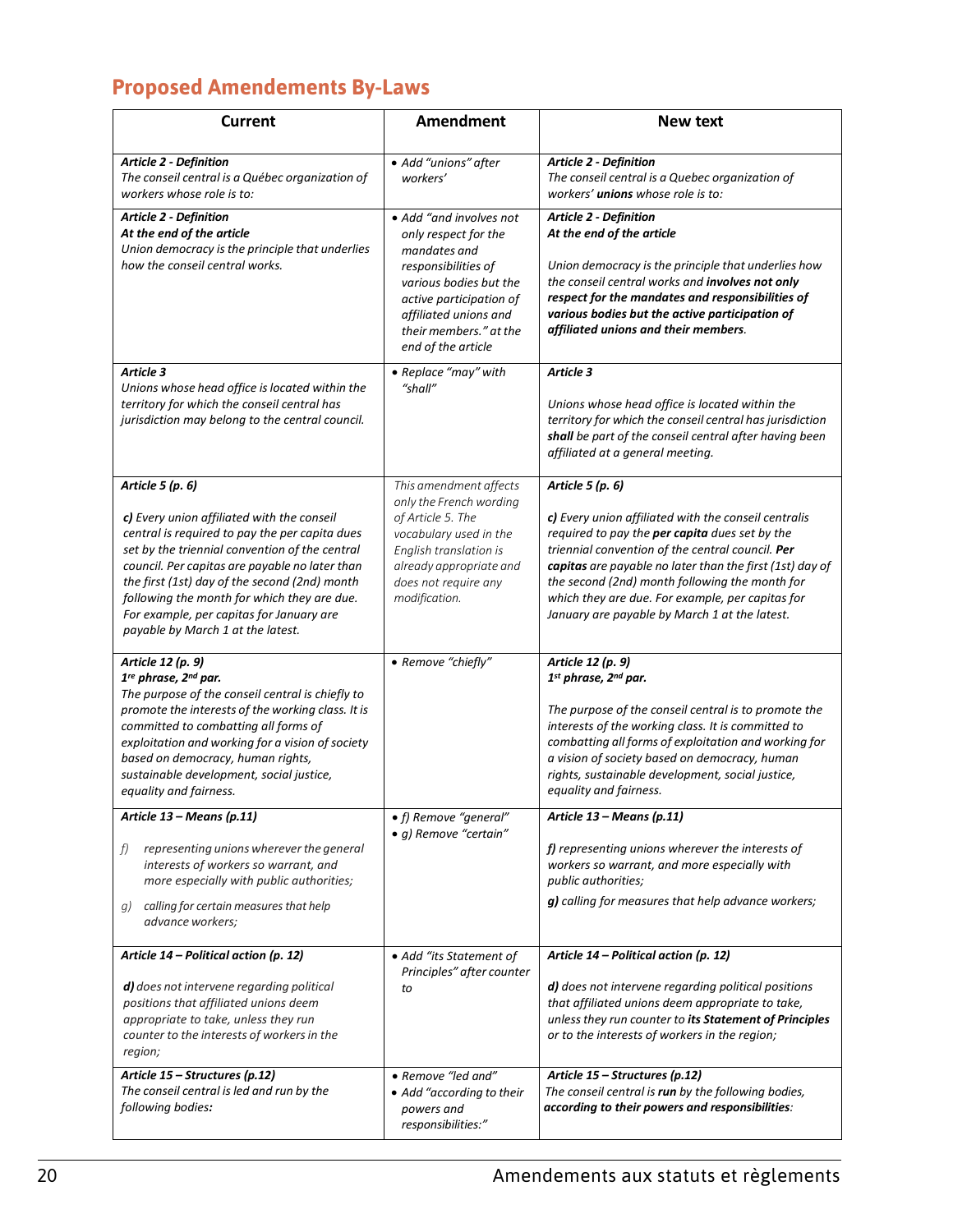| Article 17 - Delegations (p.14)                              |              | • That unions with 1 to    | Article 17 - Delegations (p.14)                         |
|--------------------------------------------------------------|--------------|----------------------------|---------------------------------------------------------|
|                                                              |              | 399 members have 2         |                                                         |
| a) Each union is entitled to one delegate,                   |              | delegates and the rest     | a) Every union is entitled to two delegates, regardless |
| regardless of the number of members it has.                  |              | of the list be adjusted    | of the number of members it has. Delegates must be      |
| Delegates must be dues- paying members of a                  |              | accordingly.               | dues-paying members of a union in good standing         |
| union in good standing with the central council,             |              |                            | with the central council, the CSN and its federation,   |
| the CSN and its federation, and have an                      |              |                            | and have an employment relationship with the            |
| employment relationship with the employer                    |              |                            | employer covered by the union's certification. This     |
| covered by the union's certification. This rule              |              |                            | rule also applies to provincial unions whose head       |
| also applies to provincial unions whose head                 |              |                            | office is located within the territory of the council.  |
| office is located within the territory of the                |              |                            |                                                         |
| central council. Once a union's membership                   |              |                            | 1 to 399 members 2 delegates                            |
| reaches 400 members, it is entitled to two                   |              |                            | 400 to 599 members 3 delegates                          |
| delegates. It is entitled to one delegate for                |              |                            | 600 to 799 members 4 delegates                          |
| every 200 additional members.                                |              |                            | 800 to 999 members 5 delegates                          |
|                                                              |              |                            | 1,000 to 1,199 members 6 delegates                      |
| 1 to 399 members                                             | 1 delegate   |                            | 1,200 to 1,399 members 7 delegates                      |
| 400 to 599 members                                           | 2 delegates  |                            | 1,400 to 1,599 members 8 delegates                      |
| 600 to 799 members                                           | 3 delegates  |                            | 1,600 to 1,799 members 9 delegates                      |
| 800 to 999 members                                           | 4 delegates  |                            | 1,800 to 1,999 members 10 delegates                     |
| 1,000 to 1,199 members                                       | 5 delegates  |                            |                                                         |
| 1,200 to 1,399 members                                       | 6 delegates  |                            | And so on, adding one delegate for every 200            |
| 1,400 to 1,599 members                                       | 7 delegates  |                            | additional members.                                     |
| 1,600 to 1,799 members                                       | 8 delegates  |                            |                                                         |
| 1,800 to 1,999 members                                       | 9 delegates  |                            |                                                         |
| 2,000 to 2,199 members                                       | 10 delegates |                            |                                                         |
| 2,200 to 2,399 members                                       | 11 delegates |                            |                                                         |
| 2,400 to 2,599 members                                       | 12 delegates |                            |                                                         |
| 2,600 to 2,799 members                                       | 13 delegates |                            |                                                         |
| 2,800 to 2,999 members                                       | 14 delegates |                            |                                                         |
| 3,000 to 3,199 members                                       | 15 delegates |                            |                                                         |
| 3,200 to 3,399 members                                       | 16 delegates |                            |                                                         |
| 3,400 to 3,599 members                                       | 17 delegates |                            |                                                         |
| 3,600 to 3,799 members                                       | 18 delegates |                            |                                                         |
| 3,800 to 3,999 members                                       | 19 delegates |                            |                                                         |
| 4,000 to 4,199 members                                       | 20 delegates |                            |                                                         |
| 4,200 to 4,399 members                                       | 21 delegates |                            |                                                         |
| 4,400 to 4,599 members                                       | 22 delegates |                            |                                                         |
| 4,600 to 4,799 members                                       | 23 delegates |                            |                                                         |
| 4,800 to 4,999 members                                       | 24 delegates |                            |                                                         |
| 5,000 à 5,199 members                                        | 25 delegates |                            |                                                         |
| <b>Article 35 - Powers and duties</b>                        |              |                            | Article 35 – Powers and duties                          |
|                                                              |              | • At the beginning of last |                                                         |
| As part of its powers and duties, the executive              |              | phrase of 1st              | As part of its powers and duties, the executive         |
| committee is responsible for preparing the                   |              | paragraph: "In             | committee is responsible for preparing the              |
| recommendations submitted to the general                     |              | accordance with            | recommendations submitted to the general                |
| assembly or convention, subject to the                       |              | orientations and           | assembly or convention, subject to the provisions of    |
| provisions of Article 38 <sup>e</sup> ). It provides general |              | resolutions adopted at     | Article 38 $e$ ). In accordance with orientations and   |
| leadership for the conseil central between                   |              | a convention or general    | resolutions adopted at a convention or general          |
| conventions and general assemblies, as                       |              | assembly,"                 | meeting, it provides general leadership for the         |
| required by circumstances and to defend the                  |              |                            | conseil central between conventions and general         |
| general interests of workers.                                |              |                            | assemblies, as required by circumstances and to         |
|                                                              |              |                            | defend the general interests of workers.                |
|                                                              |              |                            |                                                         |
| Article 35b)                                                 |              | • Replace "conduct" with   | Article 35b)                                            |
| b) prepare the agenda and conduct                            |              | "lead"                     | prepare the agenda and lead proceedings at              |
| proceedings at conventions and general                       |              |                            | conventions and general assemblies;                     |
| assemblies;                                                  |              |                            |                                                         |
|                                                              |              |                            |                                                         |

*assembly; it may, in accordance with that procedure,*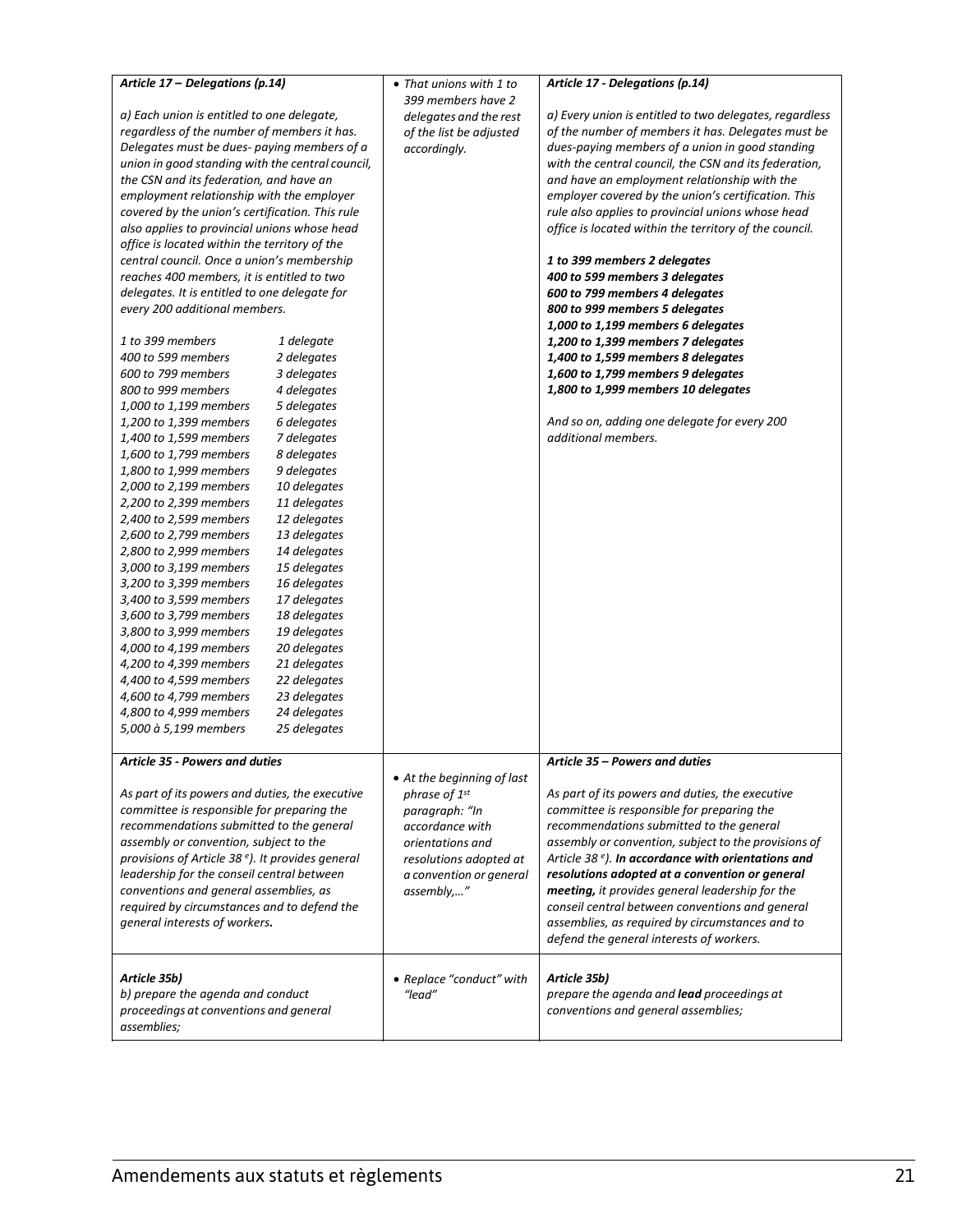| Article 35h)<br>h) rule on complaints about violence or<br>harassment involving active members,<br>elected officers or employees of the<br>organization who have mandates and<br>responsibilities within the central council, in<br>accordance with the policy adopted by the<br>general assembly; it may, in accordance with<br>that procedure, impose the appropriate<br>penalties, subject to the provisions of Article<br>40 f) and g);                                                                                                                                                                                                                                                                                                                                                                                                                                                  | • Replace "f) and $g$ )"<br>with "h) and i)"                                                                                                                                                                                                                                                                 | Article 35h)<br>rule on complaints about violence or harassment<br>involving active members, elected officers or<br>employees of the organization who have mandates<br>and responsibilities within the central council, in<br>accordance with the policy adopted by the general<br>assembly; it may, in accordance with that procedure,<br>impose the appropriate penalties, subject to the<br>provisions of Article 40 h) and i);                                                                                                                                                                                                                                                                                                                                                                                                                                       |
|----------------------------------------------------------------------------------------------------------------------------------------------------------------------------------------------------------------------------------------------------------------------------------------------------------------------------------------------------------------------------------------------------------------------------------------------------------------------------------------------------------------------------------------------------------------------------------------------------------------------------------------------------------------------------------------------------------------------------------------------------------------------------------------------------------------------------------------------------------------------------------------------|--------------------------------------------------------------------------------------------------------------------------------------------------------------------------------------------------------------------------------------------------------------------------------------------------------------|--------------------------------------------------------------------------------------------------------------------------------------------------------------------------------------------------------------------------------------------------------------------------------------------------------------------------------------------------------------------------------------------------------------------------------------------------------------------------------------------------------------------------------------------------------------------------------------------------------------------------------------------------------------------------------------------------------------------------------------------------------------------------------------------------------------------------------------------------------------------------|
| Article 38 - Powers and duties (p. 30)<br>f) incorporate into its work special concern for<br>advocating for the rights and demands of<br>particularly disadvantaged groups (e.g.,<br>women, youth, older workers, ethno- cultural<br>communities, lesbians and gays, etc.).                                                                                                                                                                                                                                                                                                                                                                                                                                                                                                                                                                                                                 | • Replace "special<br>concern for advocating<br>for" with "the<br>advancement of"<br>• Replace "particularly<br>disadvantaged groups"<br>with "discriminated<br>groups"<br>• Replace "ethno-<br>cultural communities"<br>with "immigrants"<br>• Replace "lesbians and<br>gays" with "the LGBT+<br>community" | Article 38 – Powers and duties (p. 30)<br>f) incorporate into its work the advancement of the<br>rights and demands of discriminated groups (e.g.:<br>women, youth, older workers, immigrants, the<br>LGBT+ community, etc.).                                                                                                                                                                                                                                                                                                                                                                                                                                                                                                                                                                                                                                            |
| Article 39.02 - Élections au conseil syndical<br>(p.33)<br>The union council is composed of the executive<br>committee of the conseil central plus people<br>holding the positions of officers responsible for:<br>• the status of women;<br>• the right to work;<br>• health and safety;<br>• international solidarity;<br>• immigration and ethno-cultural relations;<br>$\bullet$ youth;<br>• lesbians, gays, bisexuals and transgender<br>people (LGBT);<br>•health and social services;<br>•education;<br>• the environment and sustainable<br>development. Election procedures for:<br>the officers responsible for the status of<br>women, right to work, health and safety,<br>international solidarity, immigration and<br>ethno-cultural relations, youth, lesbians and<br>gays, health care and social services, education<br>and the environment and sustainable<br>development. | • Replace "environment<br>and sustainable<br>development" with<br>"environment"                                                                                                                                                                                                                              | Article 39.02 - Union council elections (p.33)<br>The union council is composed of the executive<br>committee of the conseil central plus people holding<br>the positions of officers responsible for:<br>• Status of Women Committee;<br>• Right to Work Committee;<br>• Action on Health and Safety Committee;<br>• International Solidarity Committee;<br>• Immigration and Intercultural Relations<br>Committee;<br>• Youth Committee;<br>• LGBT+ Committee;<br>• Health and Social Services Committee;<br>• Education Committee;<br>• Environment<br>Committee. Election<br>procedures for:<br>the officers responsible for the following committees:<br>Status of Women, Right to Work, Action on Health<br>and Safety, International Solidarity, Immigration and<br>Intercultural Relations, Youth, LGBT+, Health and<br>Social Services, Education, Environment. |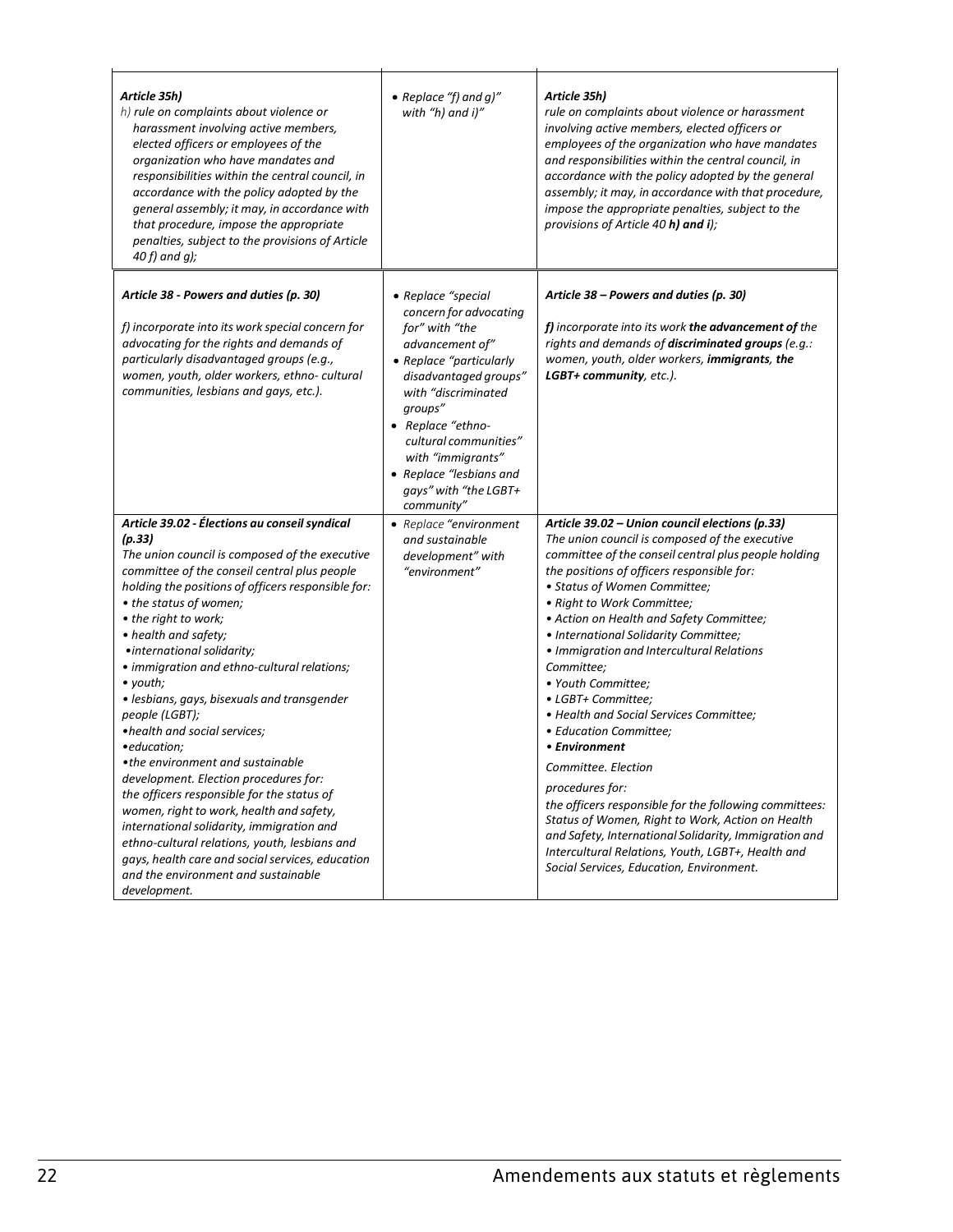| Article 40 - Nominations (p.36)<br>a) The people entitled to stand for election to<br>one of these positions are the official delegates<br>whose names appear on the list drawn up by<br>the credentials committee.<br><b>b)</b> To be nominated, a person must be an<br>official delegate to the convention and be<br>present in the convention hall unless he or she<br>has previously accepted nomination in writing.<br>Delegates may nominate as many candidates<br>as they wish, but to be elected, a candidate<br>must receive an absolute majority of votes.                                                                                                                                                                                                                                                                                                                                                                                                                                                                                                                                                                                                                                                                                                      | • Replace "Nominations"<br>with "candidacies" in<br>the title of the article<br>and the text. | Article 40 - Candidacies (p.36)<br>a) The people entitled to stand for election to one of<br>these positions are the official delegates whose<br>names appear on the list drawn up by the credentials<br>committee.<br>b) To be nominated, a person must be an official<br>delegate to the convention and be present in the<br>convention hall unless he or she has previously<br>accepted candidacies in writing. Delegates may<br>nominate as many candidates as they wish, but to be<br>elected, a candidate must receive an absolute<br>majority of votes.                                                                                                                                                                                                                                                                                                                                                                                                                                                                                                                                                                                                                                                                                                     |
|---------------------------------------------------------------------------------------------------------------------------------------------------------------------------------------------------------------------------------------------------------------------------------------------------------------------------------------------------------------------------------------------------------------------------------------------------------------------------------------------------------------------------------------------------------------------------------------------------------------------------------------------------------------------------------------------------------------------------------------------------------------------------------------------------------------------------------------------------------------------------------------------------------------------------------------------------------------------------------------------------------------------------------------------------------------------------------------------------------------------------------------------------------------------------------------------------------------------------------------------------------------------------|-----------------------------------------------------------------------------------------------|--------------------------------------------------------------------------------------------------------------------------------------------------------------------------------------------------------------------------------------------------------------------------------------------------------------------------------------------------------------------------------------------------------------------------------------------------------------------------------------------------------------------------------------------------------------------------------------------------------------------------------------------------------------------------------------------------------------------------------------------------------------------------------------------------------------------------------------------------------------------------------------------------------------------------------------------------------------------------------------------------------------------------------------------------------------------------------------------------------------------------------------------------------------------------------------------------------------------------------------------------------------------|
| c) In the event of an extended, justified leave of<br>a member of the union council who is a<br>committee chair, the committee in question<br>will appoint one of its members from an<br>affiliated union to act as a substitute. This<br>appointment must be approved by the CCMM-<br>CSN general assembly, upon recommendation<br>by the executive committee, after having been<br>formally put on the agenda sent with the notice<br>of meeting for the assembly. The substitute<br>shall perform all duties of the committee chair<br>and shall have the same rights and duties for<br>the duration of the committee chair's absence.<br>d) If a position on the executive committee or<br>union council becomes vacant between<br>conventions, it is filled by the general assembly.<br>1. The executive committee gives notice of<br>election for the position to be filled at the<br>assembly preceding the one at which the<br>election is held.<br>2. Once all the candidates for a given position<br>have been nominated, the election president<br>declares nominations closed.<br>3. The election president must always ask each<br>candidate whether he or she agrees to stand<br>for election; a candidate may withdraw at any<br>time until voting begins. |                                                                                               | c) In the event of an extended, justified leave of a<br>member of the union council who is a committee<br>chair, the committee in question will appoint one of<br>its members from an affiliated union to act as a<br>substitute. This appointment must be approved by<br>the CCMM-CSN general assembly, upon<br>recommendation by the executive committee, after<br>having been formally put on the agenda sent with<br>the notice of meeting for the assembly. The<br>substitute shall perform all duties of the committee<br>chair and shall have the same rights and duties for<br>the duration of the committee chair's absence.<br>d) If a position on the executive committee or union<br>council becomes vacant between conventions, it is<br>filled by the general assembly.<br>1. The executive committee gives notice of election<br>for the position to be filled at the assembly preceding<br>the one at which the election is held.<br>2. Once all the candidates for a given position have<br>been nominated, the election president declares<br>candidacies closed.<br>3. The election president must always ask each<br>candidate whether he or she agrees to stand for<br>election; a candidate may withdraw at any time until<br>voting begins. |
| Article 43 - Powers and duties of executive<br>committee members (p.42)<br>$f$ ) In carrying out their role, they pay special<br>attention to issues related to ecology and the<br>environment.                                                                                                                                                                                                                                                                                                                                                                                                                                                                                                                                                                                                                                                                                                                                                                                                                                                                                                                                                                                                                                                                           | f) Delete "to ecology and"                                                                    | Article 43 - Powers and duties of executive<br>committee members (p.42)<br>f) In carrying out their role, they pay special attention<br>to issues related to the environment.                                                                                                                                                                                                                                                                                                                                                                                                                                                                                                                                                                                                                                                                                                                                                                                                                                                                                                                                                                                                                                                                                      |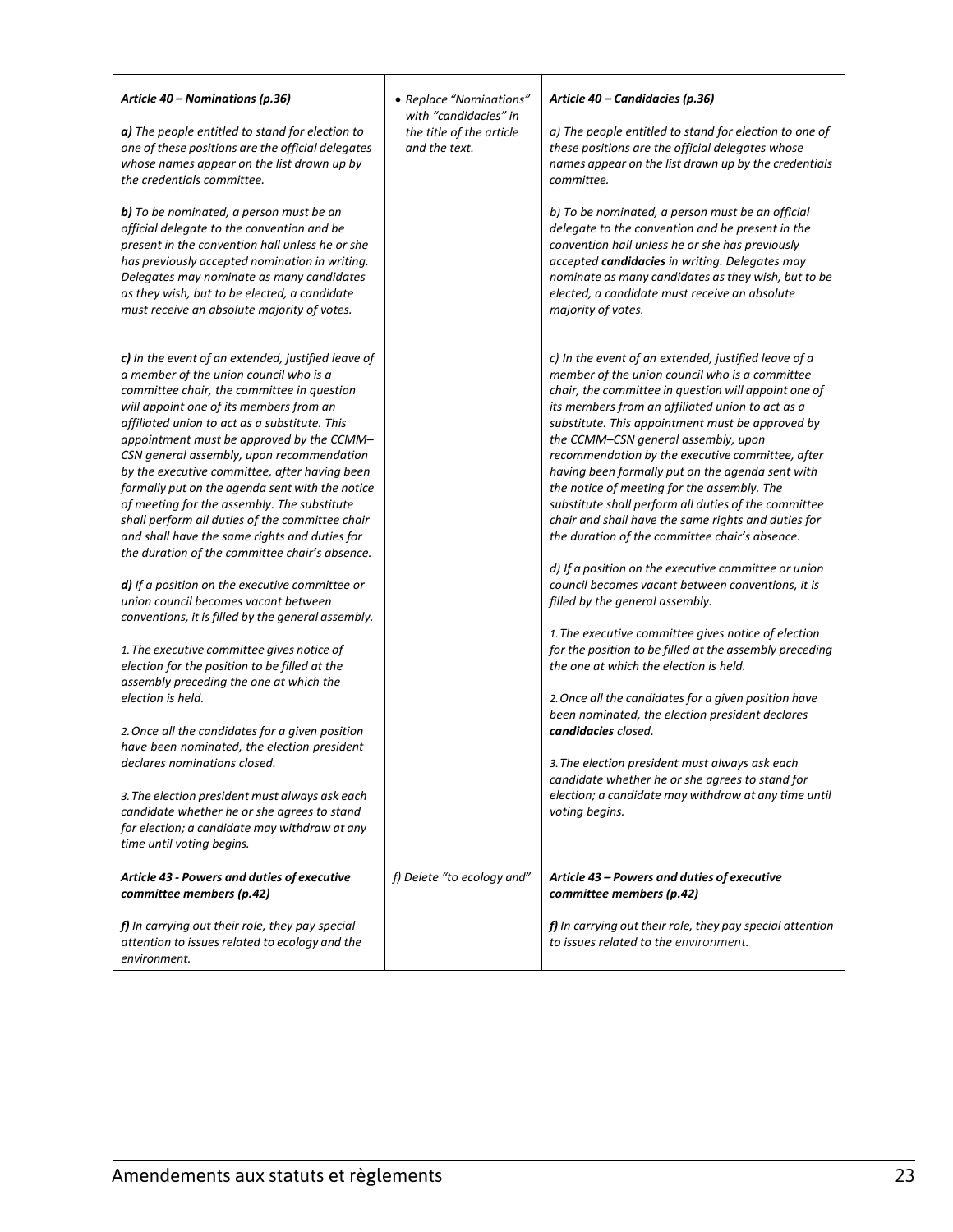| Article 46 - Powers and duties of the union<br>council (p.45)<br>Officers responsible for areas of struggle<br>Officers responsible for<br>• the status of women,<br>• the right to work,<br>• health and safety,<br>• international solidarity,<br>• immigration and ethno-cultural relations,<br>$\bullet$ youth,<br>· lesbians, gays, bisexuals and transgender<br>people (LGBT),<br>• health and social services,<br>• education,<br>• the environment and sustainable<br>development.                                           | • Consistency<br>amendment for the<br>Immigration and<br><b>Intercultural Relations</b><br>comittee<br>• Delete "Officers<br>responsible for areas of<br>struggle"<br>Add on to "Officers<br>responsible for" and write<br>"Officers responsible for<br>fronts of struggle<br>comittees, namely : "                                                                                                                                                                     | Article 46 - Powers and duties of the union council<br>(p.45)<br>Officers responsible for the fronts of struggle<br>comittees, namely:<br>• Status of Women;<br>• Right to Work;<br>• Health and Safety;<br>• International Solidarity;<br>. Immigration and Intercultural Relations;<br>• Youth;<br>• Lesbian, Gay, Bisexual and Transgender (LGBT+);<br>• Health and Social Services;<br>• Education;<br>• Environment.                                                                                                                        |
|--------------------------------------------------------------------------------------------------------------------------------------------------------------------------------------------------------------------------------------------------------------------------------------------------------------------------------------------------------------------------------------------------------------------------------------------------------------------------------------------------------------------------------------|-------------------------------------------------------------------------------------------------------------------------------------------------------------------------------------------------------------------------------------------------------------------------------------------------------------------------------------------------------------------------------------------------------------------------------------------------------------------------|--------------------------------------------------------------------------------------------------------------------------------------------------------------------------------------------------------------------------------------------------------------------------------------------------------------------------------------------------------------------------------------------------------------------------------------------------------------------------------------------------------------------------------------------------|
| Article 46 - - Powers and duties of the union<br>council (p.46)<br>$g$ ) The responsibilities of the woman who is the<br>status of women officer include initiating<br>central council work as follows:<br>1. disseminating information about specific<br>discrimination against women;<br>4) participating in movements of struggle for<br>the rights and specific demands of women;<br>6) doing information-awareness work aimed<br>at achieving pay equity and economic,<br>political, social and cultural equality for<br>women; | • 1. Replace "specific<br>discrimination against<br>women" with<br>"discrimination<br>experienced by women,<br>particularly as a result<br>of systemic<br>inequalities"<br>• 4. Replace "for the<br>rights and specific<br>demands of women"<br>with "for women's<br>rights and feminist<br>demands"<br>6. Replace "achieving<br>equality with "for<br>women and men to<br>be treated equally in<br>all areas: salary,<br>economics, politics,<br>social and cultural"; | Article 46 - Powers and duties of the union council<br>(p. 46)<br>g) The responsibilities of the status of women<br>officer include initiating central council work as<br>follows:<br>1) disseminating information about discrimination<br>experienced by women, particularly as a result<br>of systemic inequalities;<br>4) participating in movements of struggle for<br>women's rights and feminist demands;<br>6) raising awareness for women and men to be<br>treated equally in salary, economic, political,<br>social and cultural terms; |
| Article 46 - Powers and duties of the union<br>council (p.47)<br>h) The responsibilities of the right to work<br>officer include initiating central council work<br>as follows:<br>1. informing and equipping unions to support<br>their demands that everyone have access to<br>quality jobs in accordance with each person's<br>abilities, that workers have more control<br>over their work, and that they have access to<br>economic security;                                                                                   | h) 1. Delete "in<br>accordance with each<br>person's abilities"                                                                                                                                                                                                                                                                                                                                                                                                         | Article 46 - Powers and duties of the union council<br>(p.47)<br>h) The responsibilities of the right to work officer<br>include initiating central council work as follows:<br>1. Informing and equipping unions to support their<br>demands that everyone have access to quality jobs,<br>that workers have more control over their work and<br>that they have access to economic security;                                                                                                                                                    |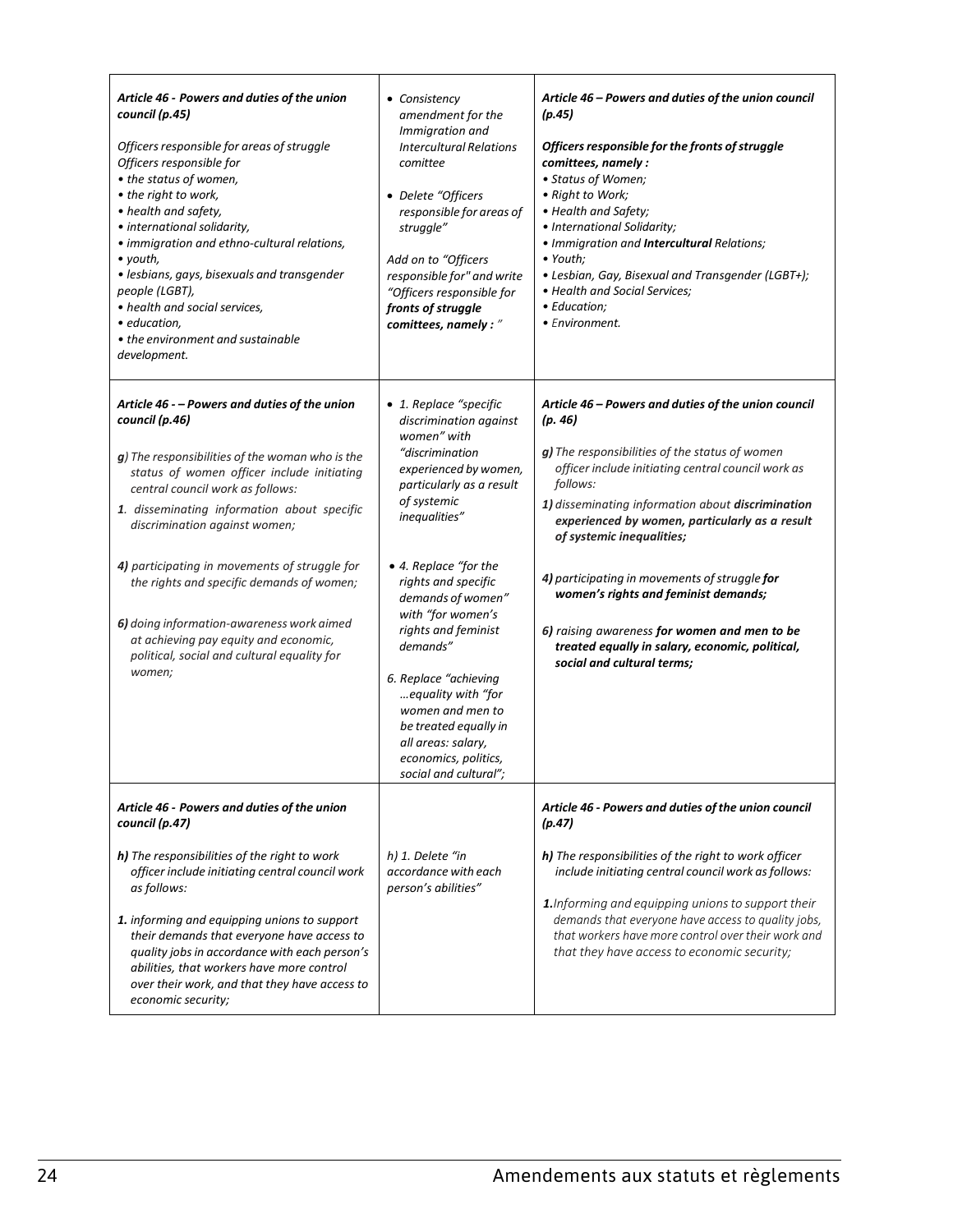| Article 46 - Powers and duties of the union<br>council (p. 49)<br>k) The responsibilities of the immigration and<br>ethno-cultural relations officer include<br>initiating central council work as follows:<br>2. combatting all forms of discrimination based<br>on race or ethnic origin;<br>4. in co-operation with the executive<br>committee member in charge, ensuring that<br>affiliated unions receive appropriate training<br>on immigration, racial discrimination and<br>ethno-cultural relations;<br>5. encouraging affiliated unions to address<br>specific problems encountered in the<br>workplace by immigrant and indigenous<br>workers and Quebecers from cultural<br>communities; | • k) 2. Replace "based on<br>race or ethnic origin"<br>with "and racism"<br>· Add "and identifying<br>barriers to integration"<br>• $k$ ) 4. Replace "racial<br>discrimination and<br>ethno-cultural<br>relations" with "to<br>combat discrimination<br>and racism"<br>• $k$ ) 5. Replace "specific<br>problems" with<br>"discrimination and<br>integration issues"<br>Replace "Quebecers<br>from cultural<br>communities" with "as<br>well as racialized or<br>ethnicized workers in<br>workplaces and in the<br>population" | Article 46 - Powers and duties of the union council<br>(p. 49)<br>k) The responsibilities of the immigration and ethno-<br>cultural officer include initiating central council<br>work as follows:<br>2. combatting all forms of discrimination and racism,<br>and identifying barriers to integration;<br>4. in cooperation with the executive committee<br>member in charge, ensuring that affiliated unions<br>receive appropriate training on immigration to<br>combat discrimination and racism;<br>5. encouraging affiliated unions to address<br>discrimination and integration issues encountered<br>in the workplace by immigrant and indigenous<br>workers, as well as racialized or ethnicized<br>workers in workplaces and in the population; |
|------------------------------------------------------------------------------------------------------------------------------------------------------------------------------------------------------------------------------------------------------------------------------------------------------------------------------------------------------------------------------------------------------------------------------------------------------------------------------------------------------------------------------------------------------------------------------------------------------------------------------------------------------------------------------------------------------|-------------------------------------------------------------------------------------------------------------------------------------------------------------------------------------------------------------------------------------------------------------------------------------------------------------------------------------------------------------------------------------------------------------------------------------------------------------------------------------------------------------------------------|-----------------------------------------------------------------------------------------------------------------------------------------------------------------------------------------------------------------------------------------------------------------------------------------------------------------------------------------------------------------------------------------------------------------------------------------------------------------------------------------------------------------------------------------------------------------------------------------------------------------------------------------------------------------------------------------------------------------------------------------------------------|
| 6. doing education-awareness work with<br>immigrant workers about the realities<br>experienced by Québec workers and<br>informing them adequately about the history<br>and struggles of Québec's labour movement<br>and how it works                                                                                                                                                                                                                                                                                                                                                                                                                                                                 | $\bullet$ k) 6. Rephrase<br>"Adequately inform<br>immigrant workers<br>about the history,<br>battles, gains and<br>functioning of the<br>Quebec labour<br>movement"                                                                                                                                                                                                                                                                                                                                                           | 6. Adequately inform immigrant workers about the<br>history, battles, gains and functioning of the<br>Quebec labour movement;                                                                                                                                                                                                                                                                                                                                                                                                                                                                                                                                                                                                                             |
| Article 46 - Powers and duties of the union<br>council (p. 50)                                                                                                                                                                                                                                                                                                                                                                                                                                                                                                                                                                                                                                       |                                                                                                                                                                                                                                                                                                                                                                                                                                                                                                                               | Article 46 - Powers and duties of the union council<br>(p. 50)                                                                                                                                                                                                                                                                                                                                                                                                                                                                                                                                                                                                                                                                                            |
| 7. fostering and/or participating in struggles to<br>defend the rights of refugees, immigrants<br>and ethnic minorities;<br>8. in this framework, making all appropriate<br>suggestions to the union council for the<br>conseil central to intervene with the CSN or<br>public authorities with respect to legislation<br>or programs concerning immigrants and<br>measures apt to foster better integration of<br>the latter into Québec society.                                                                                                                                                                                                                                                   | • $k$ ) 7. Add "against"<br>racism" after<br>"struggles"<br>• $k$ ) 8. Add "the fight<br>against systemic racism<br>as well as" after<br>"concerning"<br>• Replace "measures apt<br>to foster better<br>integration" with "in<br>order to achieve equal<br>treatment in access to<br>quality employment<br>and their real"                                                                                                                                                                                                    | 7. fostering and/or participating in struggles against<br>racism to defend the rights of refugees,<br>immigrants and other ethnic minorities;<br>8. in this framework, making all appropriate<br>suggestions to the union council for the conseil<br>central to intervene with the CSN or public<br>authorities with respect to legislation or programs<br>concerning the fight against systemic racism as<br>well as immigrants in order to achieve equal<br>treatment in access to quality employment and<br>their successful integration into Quebec society.                                                                                                                                                                                          |
| I) 4. encouraging affiliated unions to address<br>the specific problems encountered by<br>young workers in the workplace;                                                                                                                                                                                                                                                                                                                                                                                                                                                                                                                                                                            | I) 4. Replace "specific<br>problems encountered"<br>with "issues experienced<br>by"                                                                                                                                                                                                                                                                                                                                                                                                                                           | I) 4. encouraging affiliated unions to address issues<br>experienced by young workers in the<br>workplace;                                                                                                                                                                                                                                                                                                                                                                                                                                                                                                                                                                                                                                                |

*(p. 53)*